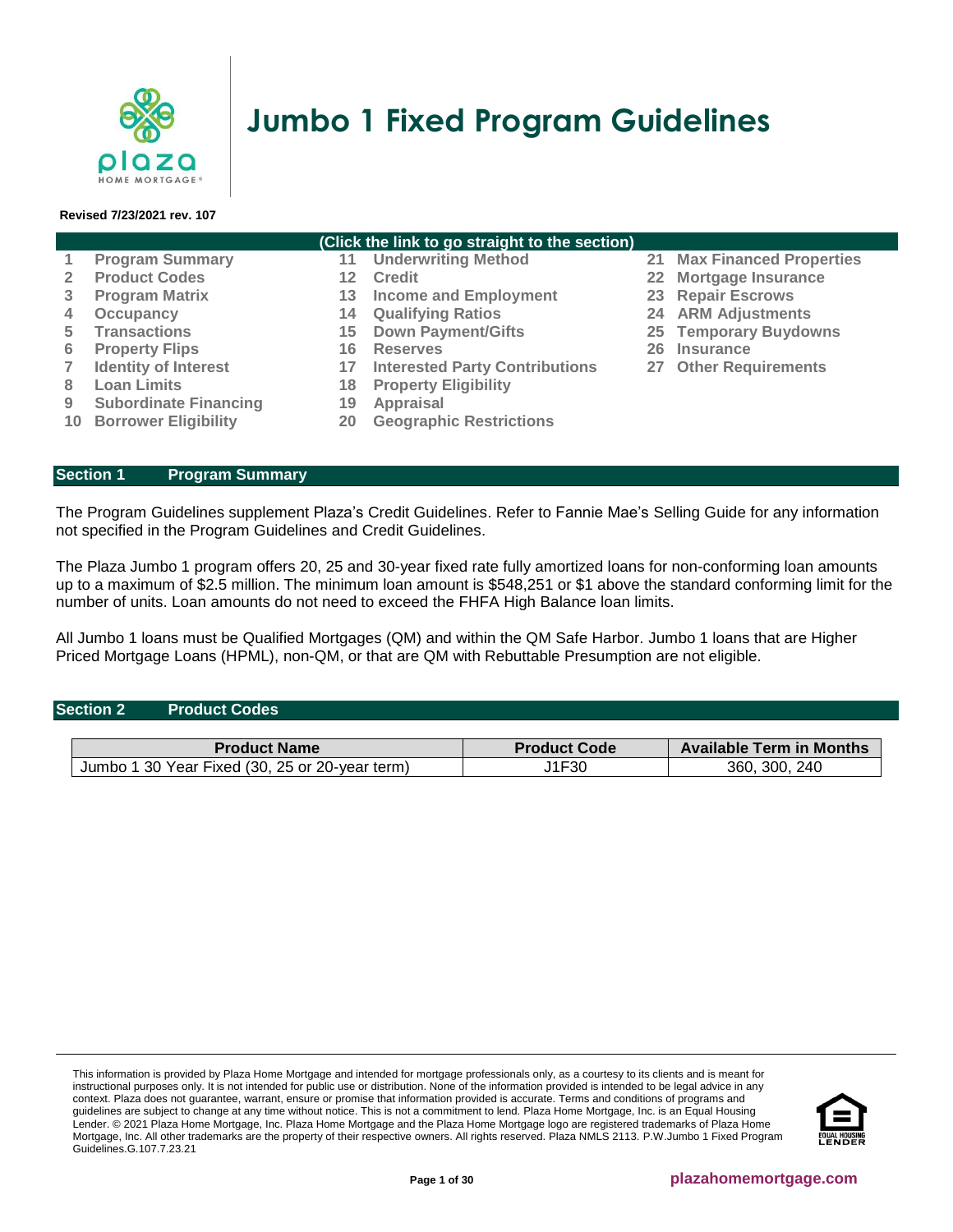<span id="page-1-0"></span>

| <b>JUMBO1</b>        |            |                   |                                         |                          |                |
|----------------------|------------|-------------------|-----------------------------------------|--------------------------|----------------|
|                      |            |                   | <b>Primary Residence</b>                |                          |                |
|                      |            |                   | <b>Purchase and Rate/Term Refinance</b> |                          |                |
| <b>Property Type</b> | <b>LTV</b> | <b>CLTV/HCLTV</b> | Credit Score <sup>1,2</sup>             | Loan Amount <sup>2</sup> | <b>Max DTI</b> |
|                      | 85%3       | N/A <sup>3</sup>  | 720                                     | \$1,500,000              | 36%            |
| 1-Unit               | 80%        | 80%               | 7001                                    | \$1,500,000              | 43%            |
| <b>PUD</b><br>Condo  | 75%        | 75%               | 720                                     | \$2,000,000              | 43%            |
| Co-op                | 70%        | 70%               | 720                                     | \$2,500,000              | 43%            |
|                      | 60%        | 60%               | 6801                                    | \$1,000,000              | 43%            |
|                      | 65%        | 65%               | 7001                                    | \$1,000,000              | 43%            |
| 2 Units              | 60%        | 60%               | 720                                     | \$1,500,000              | 43%            |

<sup>1.</sup> A minimum 720 credit score is required when any self-employment income is used for qualifying purposes. If the selfemployment income is not needed for qualifying purposes, then the 720 credit score minimum is not applicable.

<sup>2.</sup> First time homebuyers: Maximum loan amount  $$1,500,000$ . Loan amounts  $> $1,000,000 \le $1,500,000$ : • 720 credit score

Gift funds not allowed

 $3.$  LTV > 80% additional requirements:

- Gift funds not allowed
- Subordinate financing not allowed

• Escrow/impound accounts required unless prohibited by applicable laws

| <b>Primary Residence</b><br><b>Cash-Out Refinance</b> |            |                                        |                                     |                                                   |                                   |                |
|-------------------------------------------------------|------------|----------------------------------------|-------------------------------------|---------------------------------------------------|-----------------------------------|----------------|
| <b>Property Type</b>                                  | <b>LTV</b> | <b>CLTV/HCLTV</b>                      | <b>Credit</b><br>Score <sup>1</sup> | <b>Loan Amount</b>                                | <b>Max Cash-Out</b>               | <b>Max DTI</b> |
| 1-Unit                                                | 75%        | 75%                                    | 7001                                | \$1,000,000                                       | \$500,000                         | 43%            |
| <b>PUD</b>                                            | 70%        | 70%                                    | 720                                 | \$1,500,000                                       | \$500,000                         | 43%            |
| Condo                                                 | 60%        | 60%                                    | 720                                 | \$2,000,000                                       | \$500,000                         | 43%            |
| $Co$ -op                                              | 50%        | 50%                                    | 720                                 | \$2,500,000                                       | \$750,000                         | 43%            |
| 2 Units<br>. .<br>---                                 | 60%        | 60%<br>the contract of the contract of | 7001<br>$\cdot$<br>$\sim$ $\sim$    | \$1,000,000<br>$\sim$ $\sim$ $\sim$ $\sim$ $\sim$ | \$500,000<br>$\cdots$<br>$\cdots$ | 43%<br>$\sim$  |

1. A minimum 720 credit score is required when any self-employment income is used for qualifying purposes. If the selfemployment income is not needed for qualifying purposes, then the 720 credit score minimum is not applicable.

| <b>Second Home</b><br><b>Purchase and Rate/Term Refinance</b> |            |                   |                     |                    |                |
|---------------------------------------------------------------|------------|-------------------|---------------------|--------------------|----------------|
| <b>Property Type</b>                                          | <b>LTV</b> | <b>CLTV/HCLTV</b> | <b>Credit Score</b> | <b>Loan Amount</b> | <b>Max DTI</b> |
|                                                               | 80%        | 80%1              | 720                 | \$1,000,000        | 43%            |
| 1-Unit                                                        | 75%        | 75%               | 720                 | \$1,000,000        | 43%            |
| <b>PUD</b><br>Condo                                           | 70%        | 70%               | 720                 | \$1,500,000        | 43%            |
| $Co$ -op                                                      | 65%        | 65%               | 720                 | \$2,000,000        | 43%            |
|                                                               | 50%        | 50%               | 720                 | \$2,500,000        | 43%            |

<sup>1.</sup> Refinance maximum 75% LTV/CLTV/HCLTV. 80% LTV/CLTV/HCLTV eligible for purchase transactions only.

| <b>Second Home</b><br><b>Cash-Out Refinance</b> |            |                   |                     |                      |                     |                |
|-------------------------------------------------|------------|-------------------|---------------------|----------------------|---------------------|----------------|
| <b>Property Type</b>                            | <b>LTV</b> | <b>CLTV/HCLTV</b> | <b>Credit Score</b> | Loan Amount <b>∂</b> | <b>Max Cash-Out</b> | <b>Max DTI</b> |
| 1-Unit<br><b>PUD</b>                            | 60%        | 60%               | 740                 | \$1,500,000          | \$500,000           | 43%            |
| Condo                                           | 50%        | 50%               | 740                 | \$2,000,000          | \$750,000           | 43%            |

This information is provided by Plaza Home Mortgage and intended for mortgage professionals only, as a courtesy to its clients and is meant for instructional purposes only. It is not intended for public use or distribution. None of the information provided is intended to be legal advice in any context. Plaza does not guarantee, warrant, ensure or promise that information provided is accurate. Terms and conditions of programs and guidelines are subject to change at any time without notice. This is not a commitment to lend. Plaza Home Mortgage, Inc. is an Equal Housing Lender. © 2021 Plaza Home Mortgage, Inc. Plaza Home Mortgage and the Plaza Home Mortgage logo are registered trademarks of Plaza Home Mortgage, Inc. All other trademarks are the property of their respective owners. All rights reserved. Plaza NMLS 2113. P.W.Jumbo 1 Fixed Program Guidelines.G.107.7.23.21

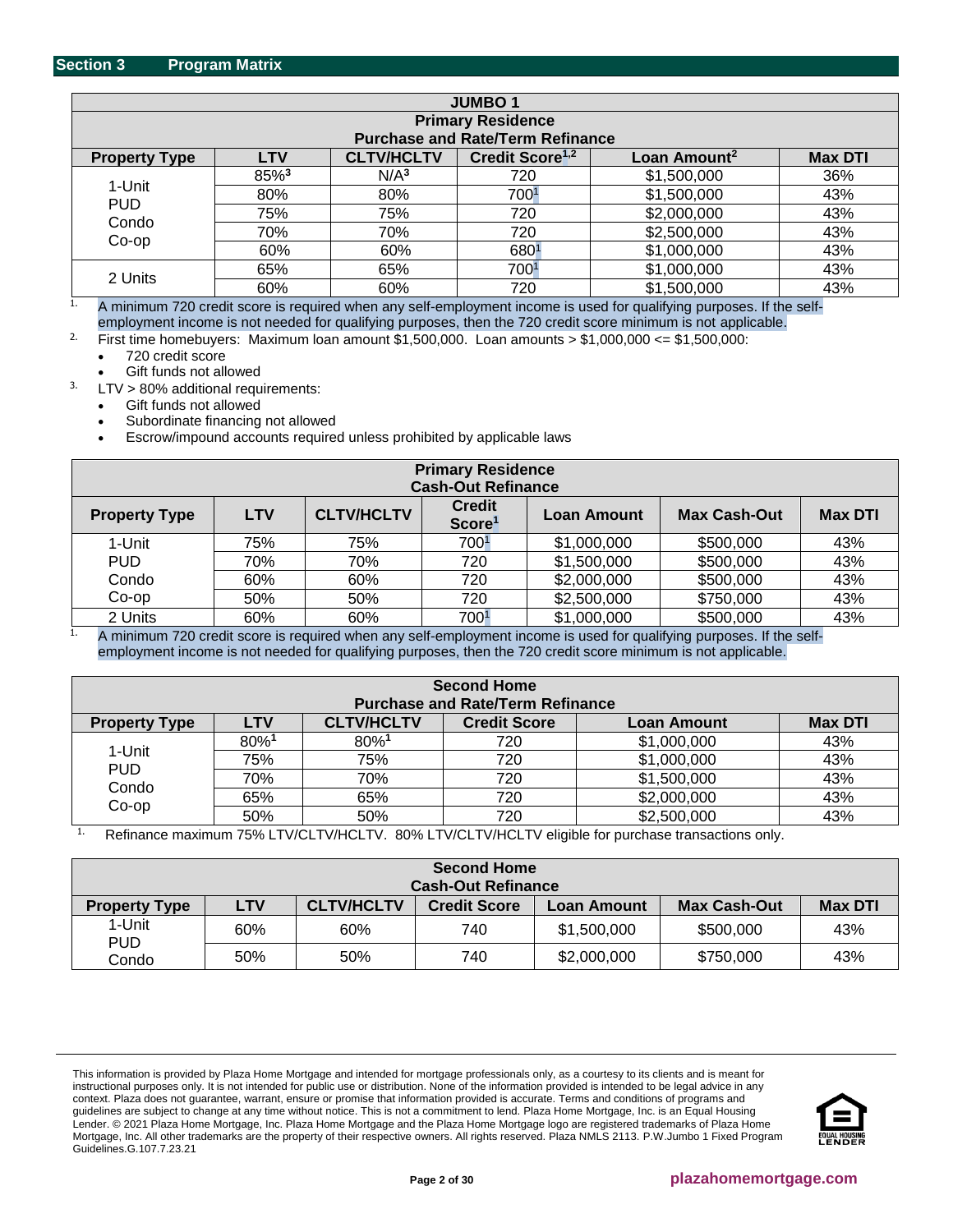| Investment Property 30-Year <sup>1</sup>   |                                                                                                                                                |                  |     |             |     |  |
|--------------------------------------------|------------------------------------------------------------------------------------------------------------------------------------------------|------------------|-----|-------------|-----|--|
| <b>Property Type</b>                       | <b>Purchase and Rate/Term Refinance</b><br>CLTV/HCLTV <sup>2</sup><br>LTV <sup>2</sup><br><b>Credit Score</b><br><b>Max DTI</b><br>Loan Amount |                  |     |             |     |  |
| 1-Unit<br><b>PUD</b><br>Condo <sup>2</sup> | $70%^{2}$                                                                                                                                      | 70% <sup>2</sup> | 740 | \$1,500,000 | 43% |  |
| 2-4 Units                                  | 70%                                                                                                                                            | 70%              | 740 | \$1,500,000 | 43% |  |

<sup>1.</sup> Gift funds not allowed. First-Time Homebuyers not eligible. Must be arms-length transaction.

<sup>2.</sup> Florida Condos are limited to 50% LTV/CLTV/HCLTV.

#### <span id="page-2-0"></span>**Section 4 [Occupancy](#page-6-0)**

- Owner-occupied primary residences
- Second homes
- Investment Properties

#### <span id="page-2-1"></span>**Section 5 Transactions**

- Purchase
- Rate/Term Refinance
- Cash-Out Refinance

#### **Rate/Term Refinance:**

The new loan amount is limited to pay off the current first lien mortgage, any seasoned non-first lien mortgages, closing costs and prepaid items.

- If the first mortgage is a HELOC, evidence it was a purchase money HELOC or it is a seasoned HELOC that has been in place for twelve (12) months and total draws do not exceed \$2,000 in the most recent twelve (12) months.
- A seasoned non-first lien mortgage is a purchase money mortgage or a mortgage that has been in place for twelve (12) months.
- A seasoned equity line is defined as not having draws totaling over \$2,000 in the most recent twelve (12) months. Withdrawal activity must be documented with a transaction history.
- Max cash back at closing is limited to 1% of the new loan amount.
- Properties inherited less than twelve (12) months prior to application date can be considered for a rate/term refinance transaction if the following requirements are met:
	- $\circ$  Must have clear title or copy of probate evidencing borrower was awarded the property.
	- $\circ$  A copy of the will or probate document must be provided, along with the buy-out agreement signed by all beneficiaries.
	- $\circ$  Borrower retains sole ownership of the property after the pay out of the other beneficiaries.
	- o Cash back to borrower not to exceed 1% of the loan amount.

# **Cash-Out Refinance:**

Borrower must have owned the property for at least six (6) months. If the property is owned free and clear and six (6) month seasoning is not met, refer to Delayed Purchase Refinancing section below.

- Maximum cash-out limitations include the payoff of any unsecured debt, unseasoned liens and any cash in hand.
- Inherited properties may not be refinanced as a cash-out refinance prior to twelve (12) months ownership. See Rate/Term Refinances for requirements.

This information is provided by Plaza Home Mortgage and intended for mortgage professionals only, as a courtesy to its clients and is meant for instructional purposes only. It is not intended for public use or distribution. None of the information provided is intended to be legal advice in any context. Plaza does not guarantee, warrant, ensure or promise that information provided is accurate. Terms and conditions of programs and guidelines are subject to change at any time without notice. This is not a commitment to lend. Plaza Home Mortgage, Inc. is an Equal Housing Lender. © 2021 Plaza Home Mortgage, Inc. Plaza Home Mortgage and the Plaza Home Mortgage logo are registered trademarks of Plaza Home Mortgage, Inc. All other trademarks are the property of their respective owners. All rights reserved. Plaza NMLS 2113. P.W.Jumbo 1 Fixed Program Guidelines.G.107.7.23.21

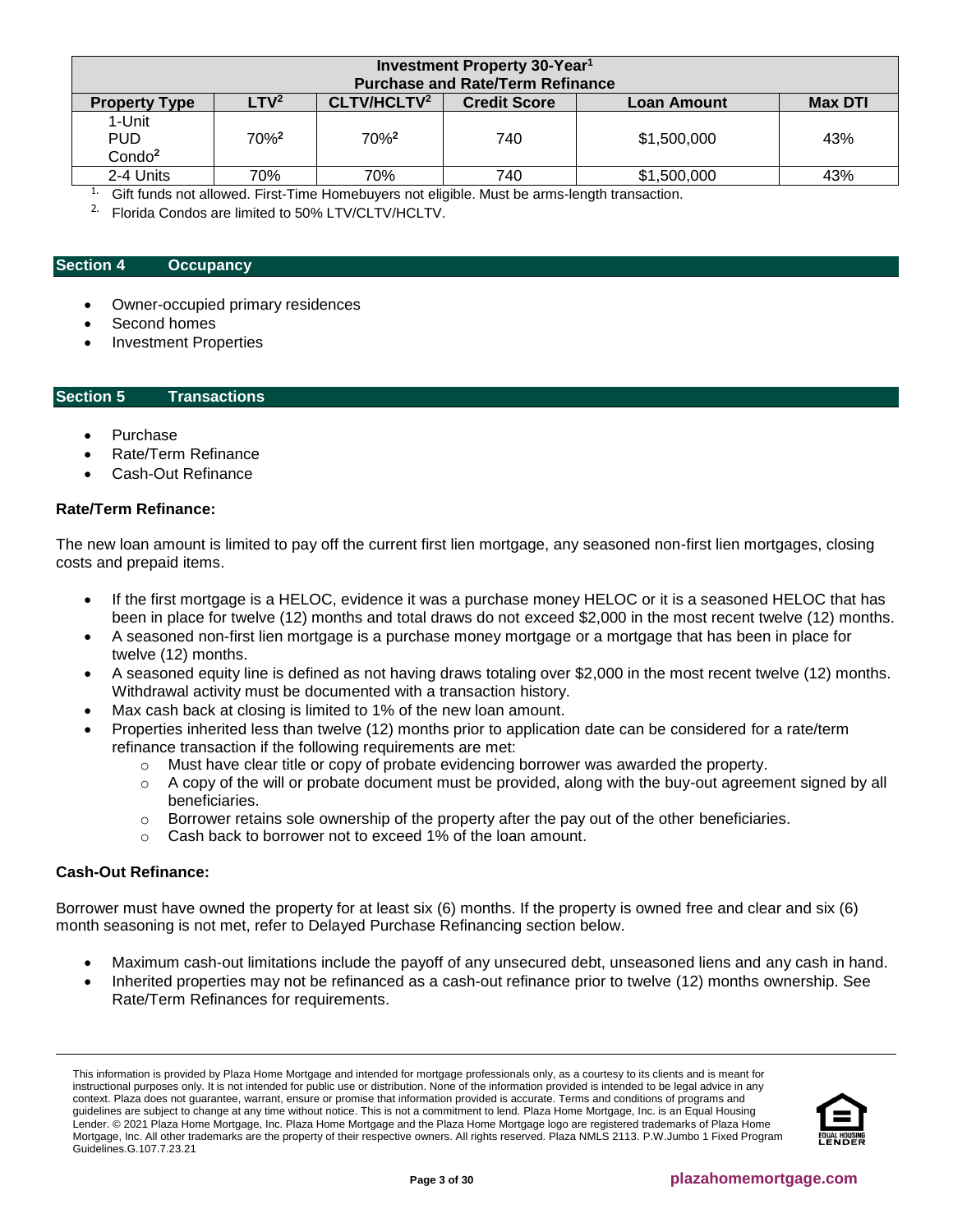- Cash-out refinances where the borrower is paying off a loan from a pledged asset/retirement account loan, secured loan, unsecured family loan or replenishing business funds used to purchase the property, the following guidelines apply:
	- o Cash-out limitation is waived if previous transaction was a purchase.
	- $\circ$  Seasoning requirement for cash-out is waived (borrower does not have to have owned for six (6) months prior to subject transaction).
	- $\circ$  Funds used to purchase the subject property must be documented and sourced
	- $\circ$  HUD-1/CD for subject transaction must reflect payoff or pay down of pledged asset/retirement account loan, secured loan, unsecured family loan or business asset account. If cash-out proceeds exceed payoff of loans, excess cash must meet cash-out limitations.
	- o The purchase must have been arm's length.
	- o Investment properties are ineligible.

# **Properties listed for Sale:**

- Properties currently listed for sale (at the time of application or any time thereafter) are not eligible for refinance transactions.
- Properties listed for sale within six (6) months of the application date are acceptable if the following requirements are met:
	- o Rate/Term refinance only
	- o Primary and second homes only
	- o Documentation provided to show cancellation of listing
	- $\circ$  Acceptable letter of explanation from the borrower detailing the rationale for cancelling the listing
- Cash-out refinances are not eligible if the property was listed for sale within twelve (12) months of the application date.

# **LTV/CLTV/HCLTV Calculation for Refinances:**

- If subject property is owned more than twelve (12) months, the LTV/CLTV/HCLTV is based on the current appraised value.
- If subject property is owned less than twelve (12) months, the LTV/CLTV/HCLTV is based on the lesser of the original purchase price plus documented improvements made after the purchase of the property, or the appraised value. Documented improvements must be supported with receipts.
- The twelve (12) month time frame may be based on subject transaction Note date.

# **Continuity of Obligation:**

When at least one (1) borrower on the existing mortgage is also a borrower on the new refinance transaction, continuity of obligation requirements have been met. If continuity of obligation is not met, the following permissible exceptions are allowed for the new refinance to be eligible:

- The borrower has been on title for at least twelve (12) months but is not obligated on the existing mortgage that is being refinanced and the borrower meets the following requirements:
	- o Has been making the mortgage payments (including any secondary financing) for the most recent twelve (12) months, or
	- o Is related to the borrower on the mortgage being refinanced
- The borrower on the new refinance transaction was added to title twenty-four (24) months or more prior to the disbursement date of the new refinance transaction.
- The borrower on the refinance inherited or was legally awarded the property by a court in the case of divorce, separation or dissolution of a domestic partnership.
- The borrower on the new refinance transaction has been added to title through a transfer from a trust, LLC or partnership. In this case the following requirements apply:
	- $\circ$  Borrower must have been a beneficiary/creator (trust) or 25% or more owner of the LLC or partnership prior to the transfer

This information is provided by Plaza Home Mortgage and intended for mortgage professionals only, as a courtesy to its clients and is meant for instructional purposes only. It is not intended for public use or distribution. None of the information provided is intended to be legal advice in any context. Plaza does not guarantee, warrant, ensure or promise that information provided is accurate. Terms and conditions of programs and guidelines are subject to change at any time without notice. This is not a commitment to lend. Plaza Home Mortgage, Inc. is an Equal Housing Lender. © 2021 Plaza Home Mortgage, Inc. Plaza Home Mortgage and the Plaza Home Mortgage logo are registered trademarks of Plaza Home Mortgage, Inc. All other trademarks are the property of their respective owners. All rights reserved. Plaza NMLS 2113. P.W.Jumbo 1 Fixed Program Guidelines.G.107.7.23.21

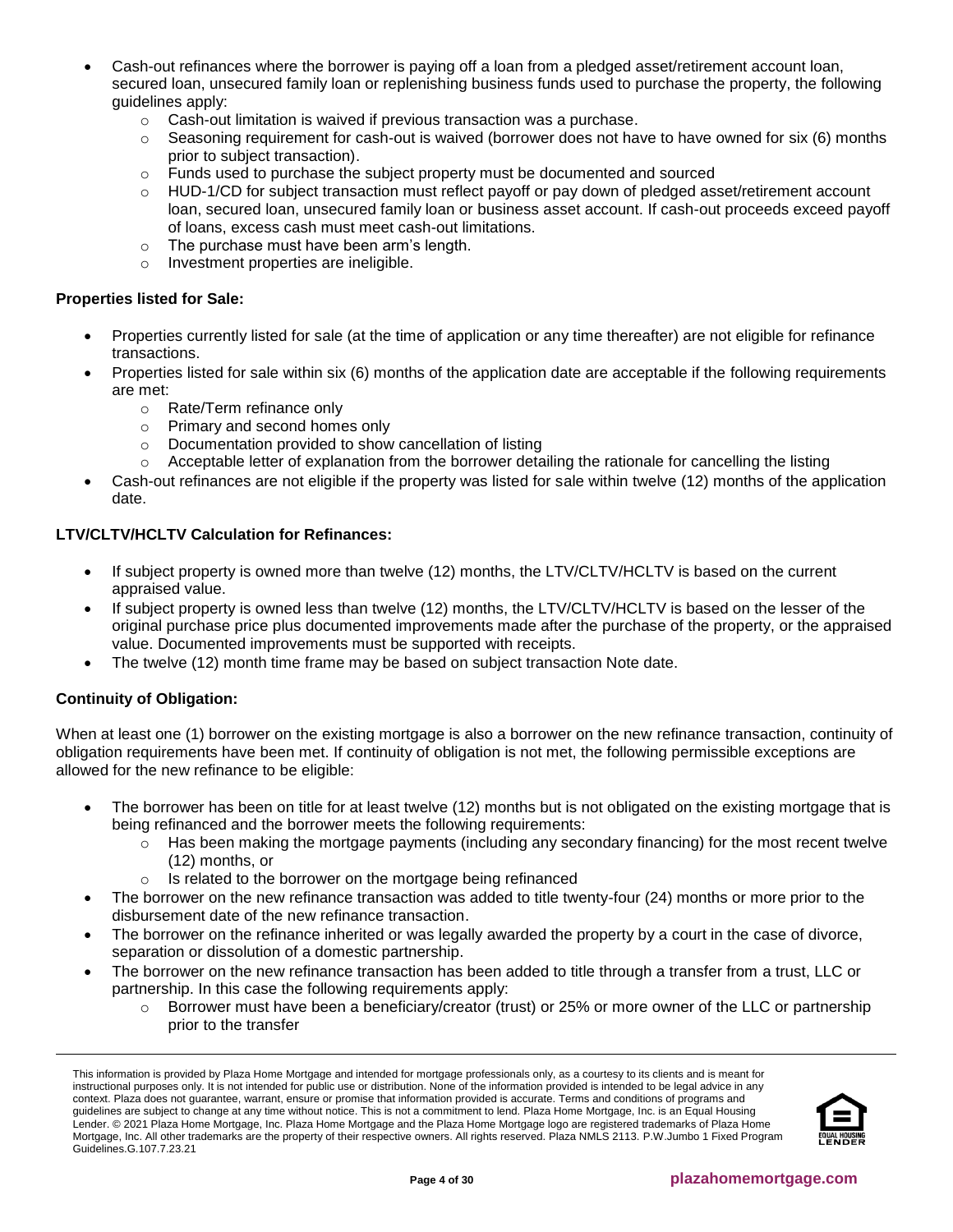- The transferring entity and/or borrower has had a consecutive ownership (on title) for at least the most recent six (6) months prior to the disbursement of the new loan
- NOTE: Transfer of ownership from a corporation to an individual does not meet the continuity of obligation requirement.

# **Delayed Purchase Refinance:**

Property was purchased by borrower for cash within six (6) months of the loan application.

- HUD-1/CD from purchase reflecting no financing obtained for the purchase of the property.
- Preliminary title reflects the borrower as the owner and no liens.
- Funds used to purchase the property are fully documented and sourced and must be the borrower's own funds (no gift funds or business funds).
- Funds drawn from a HELOC on another property owned by the borrower, funds borrowed against a margin account or funds from a 401(k) loan are acceptable if the following requirements are met:
	- o The borrowed funds are fully documented.
	- The borrowed funds are reflected on the Closing Disclosure (CD) as a payoff on the new refinance transaction.
- LTV/CLTV/HCLTV for Rate/Term refinances must be met. The loan is treated and priced as a rate/term refinance except for primary residence transactions in Texas which must follow TX 50(a)(6) guidelines.
- Investment properties are allowed if borrower is not a builder or in the construction industry and prior transaction was arm's length.

# **Construction to Permanent Financing:**

- The Borrower must hold title to the lot, which may have been previously acquired or purchased as part of the transaction.
- LTV/CLTV/HCLTV is determined based on the length of time the borrower has owned the lot. The time frame is defined as the date the lot was purchased to the Note date of the subject transaction.
	- $\circ$  For lots owned twelve (12) months or more, the appraised value can be used to calculate the LTV/CLTV/HCLTV.
	- $\circ$  For lots owned less than twelve (12) months, the LTV/CLTV/HCLTV is based on the lesser of the current appraised value of the property or the total acquisition costs (documented construction costs plus documented purchase price of lot)

# **Texas Section 50(a)(6) transactions:**

- 1-unit primary residence only
- 30-year fixed rate only
- Regardless if the new loan is a rate/term or cash-out refinance, any loan classified under Texas law as a Texas 50(a)(6), must follow the cash-out eligibility matrix and be locked as a cash-out refinance.
- Refer to Plaza's **[Texas Home Equity Section 50\(a\)\(6\) guidelines](https://resourcecenter.plazahomemortgage.com/phmidocpublisher.nsf/All/398C9C3CD1AEE982072579CF0070FEBB?OpenDocument)** for additional information.

# **New York Consolidation, Extension and Modification Agreement (CEMA):**

CEMA transactions are allowed for cash-out refinance and rate/term transactions subject to **[Plaza's NY CEMA](https://resourcecenter.plazahomemortgage.com/phmidocpublisher.nsf/All/9384F0C91F00A1C088257F630077E55B?OpenDocument)  [Underwriting](https://resourcecenter.plazahomemortgage.com/phmidocpublisher.nsf/All/9384F0C91F00A1C088257F630077E55B?OpenDocument)** requirements. Lost Note Affidavits are not acceptable under any circumstance.

This information is provided by Plaza Home Mortgage and intended for mortgage professionals only, as a courtesy to its clients and is meant for instructional purposes only. It is not intended for public use or distribution. None of the information provided is intended to be legal advice in any context. Plaza does not guarantee, warrant, ensure or promise that information provided is accurate. Terms and conditions of programs and guidelines are subject to change at any time without notice. This is not a commitment to lend. Plaza Home Mortgage, Inc. is an Equal Housing Lender. © 2021 Plaza Home Mortgage, Inc. Plaza Home Mortgage and the Plaza Home Mortgage logo are registered trademarks of Plaza Home Mortgage, Inc. All other trademarks are the property of their respective owners. All rights reserved. Plaza NMLS 2113. P.W.Jumbo 1 Fixed Program Guidelines.G.107.7.23.21

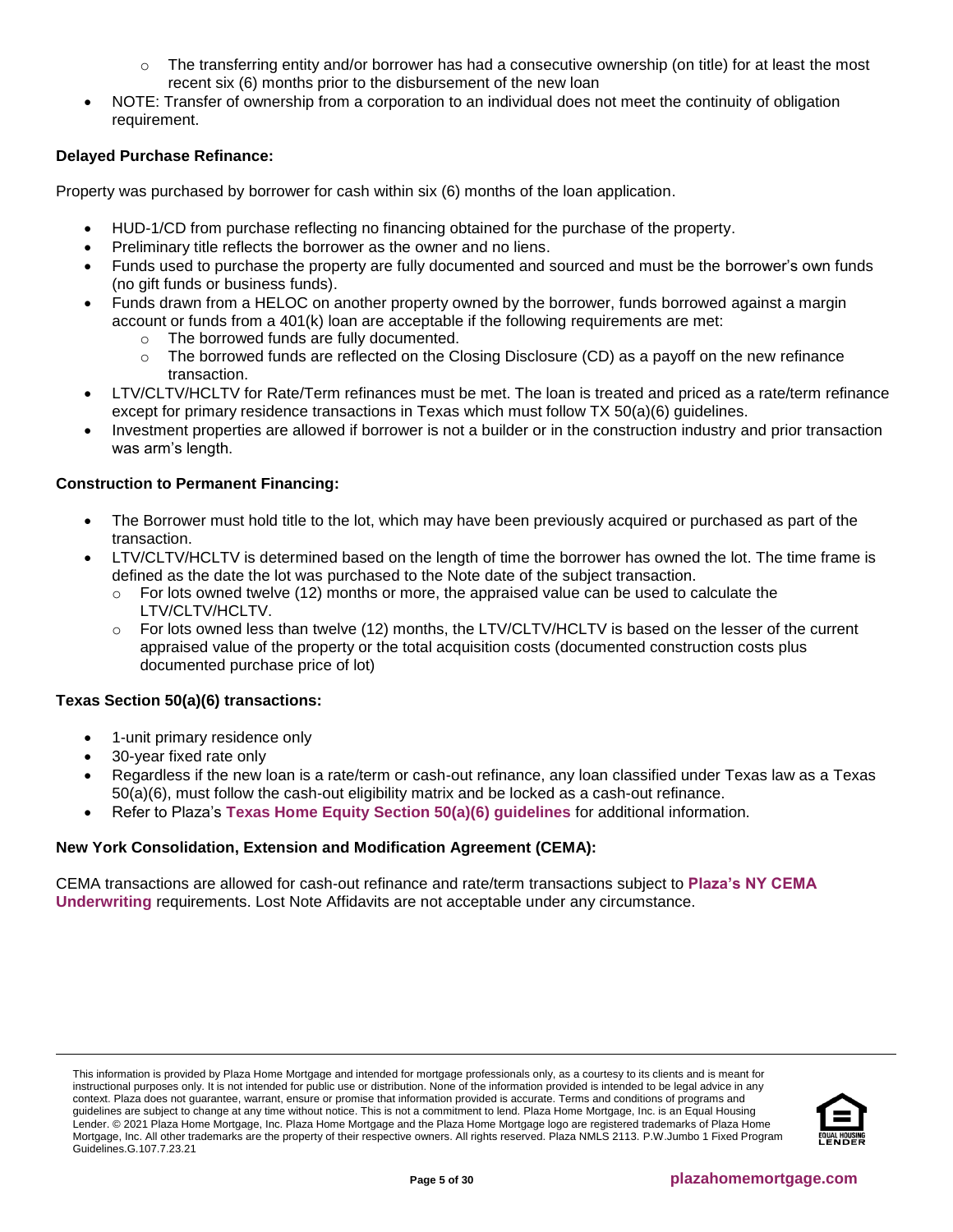# <span id="page-5-0"></span>**Property Flips:**

- Non-Arm's Length or Identity of Interest transactions are not permitted.
- There can be no pattern of previous flipping as evidenced by multiple transfers in the last 12 months.
- No double escrows or assignment of sales contract.
- Seller of record must own the property at the time of the purchase contract.
- For properties purchased by the seller of the property within ninety (90) days of the fully executed purchase contract the following requirements apply:
	- o Second full appraisal is required
	- o Property seller on the purchase contract is the owner of record
	- $\circ$  Increases in value should be documented with commentary from the appraiser and recent paired sale
	- o **NOTE**: The above requirements do not apply if the property seller is a bank that received the property as a result of foreclosure or deed-in lieu

#### <span id="page-5-1"></span>**Section 7 Identity of Interest**

A non-arm's length transaction exists whenever there is a personal or business relationship with any parties to the transaction which may include the seller, builder, real estate agent, appraiser, lender, title company or other interested party. The following non-arm's length transactions are eligible:

- Family sales or transfers
- Property seller acting as their own real estate agent
- Relative of the property seller acting as the seller's real estate agent
- Borrower acting as their own real estate agent
- Relative of the borrower acting as the borrower's real estate agent
- Borrower is the employee of the originating lender and the lender has an established employee loan program. Evidence of employee program to be included in loan file. If the borrower has an ownership interest an exception is required.
- Originator is related to the borrower. If the borrower has an ownership interest an exception is required.
- Borrower purchasing from their landlord (cancelled checks or bank statements required to verify satisfactory pay history between borrower and landlord)

Gifts from relatives that are interested parties to the transaction are not allowed, unless it is a gift of equity.

Real estate agents may apply their commission towards closing costs and/or prepaids if the amounts are within the interested party contribution limitations.

Investment property transactions must be arm's length.

Other non-arm's length transactions may be acceptable on an exception basis.

This information is provided by Plaza Home Mortgage and intended for mortgage professionals only, as a courtesy to its clients and is meant for instructional purposes only. It is not intended for public use or distribution. None of the information provided is intended to be legal advice in any context. Plaza does not guarantee, warrant, ensure or promise that information provided is accurate. Terms and conditions of programs and guidelines are subject to change at any time without notice. This is not a commitment to lend. Plaza Home Mortgage, Inc. is an Equal Housing Lender. © 2021 Plaza Home Mortgage, Inc. Plaza Home Mortgage and the Plaza Home Mortgage logo are registered trademarks of Plaza Home Mortgage, Inc. All other trademarks are the property of their respective owners. All rights reserved. Plaza NMLS 2113. P.W.Jumbo 1 Fixed Program Guidelines.G.107.7.23.21

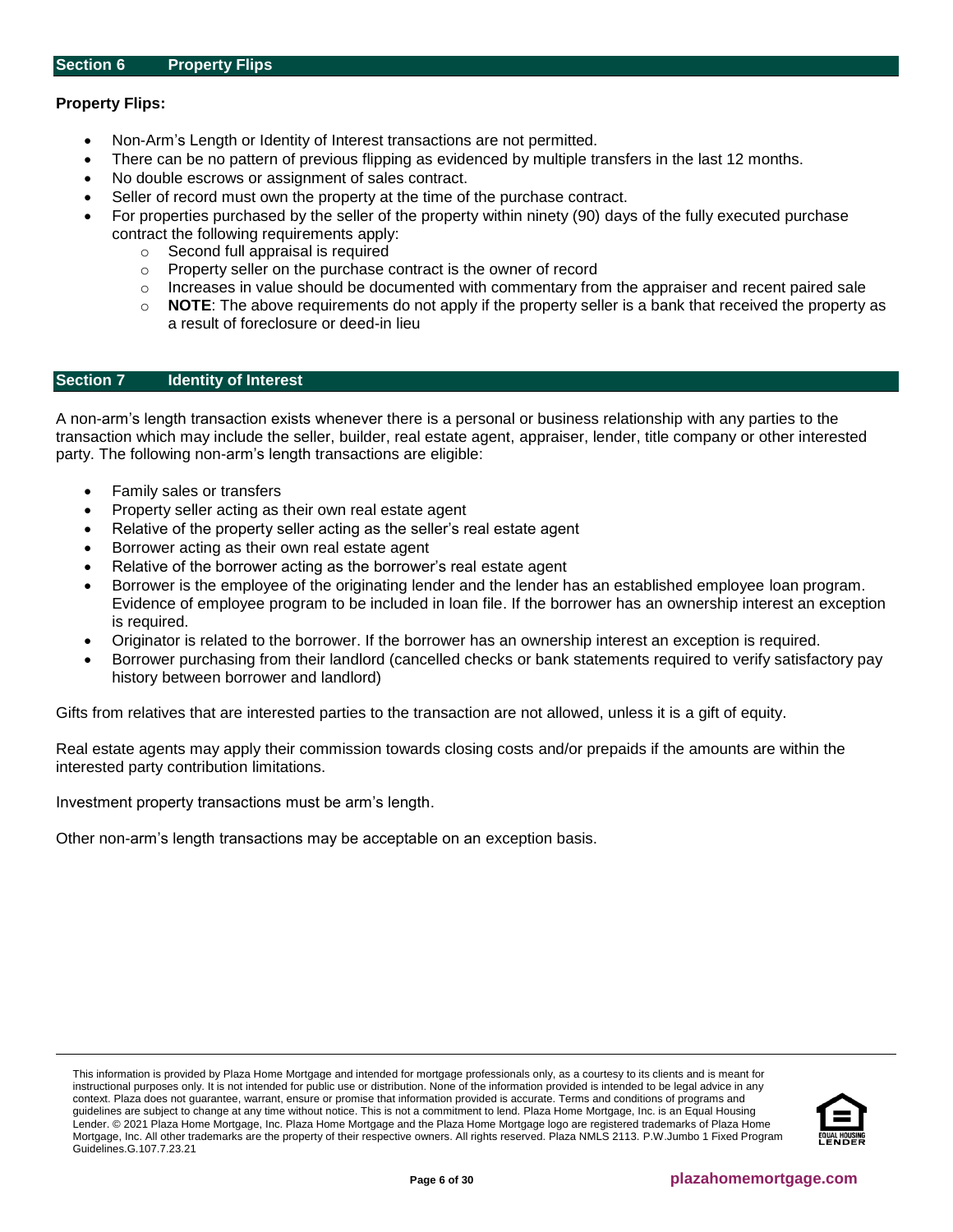<span id="page-6-0"></span>

|              |                 | <b>Contiguous U.S.</b> | Alaska & Hawaii        |                        |  |
|--------------|-----------------|------------------------|------------------------|------------------------|--|
| <b>Units</b> | Min Loan Amount | <b>Max Loan Amount</b> | <b>Min Loan Amount</b> | <b>Max Loan Amount</b> |  |
|              | \$548,251       | See Matrix             | \$822,376              | See Matrix             |  |
|              | \$702,001       | See Matrix             | \$1,053,001            | See Matrix             |  |
|              | \$848,501       | See Matrix             | \$,1272,751            | See Matrix             |  |
|              | \$1,054,501     | See Matrix             | \$1,581,751            | See Matrix             |  |

The minimum loan amount is \$548,251 or \$1 above the standard conforming limit for the number of units. **[High](https://www.fanniemae.com/singlefamily/loan-limits)  [Balance/Super Conforming loan limit look-up tool](https://www.fanniemae.com/singlefamily/loan-limits)**.

#### <span id="page-6-1"></span>**Section 9 Subordinate Financing**

#### **HELOC Payoff:**

If subject transaction is paying off a HELOC that is not included in the CLTV/HCLTV calculation, the loan file must contain evidence the HELOC has been closed.

#### **Subordinate financing is allowed per the Credit Matrix with the following requirements/restrictions:**

- Subordinate financing is not allowed for LTV > 80%.
- Institutional financing only. Seller subordinate financing is not allowed.
- Subordinate liens must be recorded and clearly subordinate to the first mortgage lien.
- Full disclosure must be made on the existence of subordinate financing and the repayment terms.
- Acceptable Subordinate Financing Types:
	- $\circ$  Mortgages with regular payments that cover at least the interest due, resulting in no negative amortization.
	- o Mortgage terms that require interest at a market rate.
- Employer subordinate financing is allowed with the following requirements:
	- Employer must have an Employee Financing Assistance Program in place
		- $\circ$  Employer may require full repayment of the debt if the borrower's employment ceases before the maturity date
	- $\circ$  Financing may be structured in any of the following ways:
		- Fully amortizing level monthly payments
		- **•** Deferred payments for some period before changing to fully amortizing payments
		- **•** Deferred payments over the entire term
		- Forgiveness of debt over time
		- Balloon payment of no less than five (5) years, or the borrower must have sufficient liquidity to pay off the subordinate lien
- Down payment and closing cost assistance subordinate financing is not permitted.

This information is provided by Plaza Home Mortgage and intended for mortgage professionals only, as a courtesy to its clients and is meant for instructional purposes only. It is not intended for public use or distribution. None of the information provided is intended to be legal advice in any context. Plaza does not guarantee, warrant, ensure or promise that information provided is accurate. Terms and conditions of programs and guidelines are subject to change at any time without notice. This is not a commitment to lend. Plaza Home Mortgage, Inc. is an Equal Housing Lender. © 2021 Plaza Home Mortgage, Inc. Plaza Home Mortgage and the Plaza Home Mortgage logo are registered trademarks of Plaza Home Mortgage, Inc. All other trademarks are the property of their respective owners. All rights reserved. Plaza NMLS 2113. P.W.Jumbo 1 Fixed Program Guidelines.G.107.7.23.21

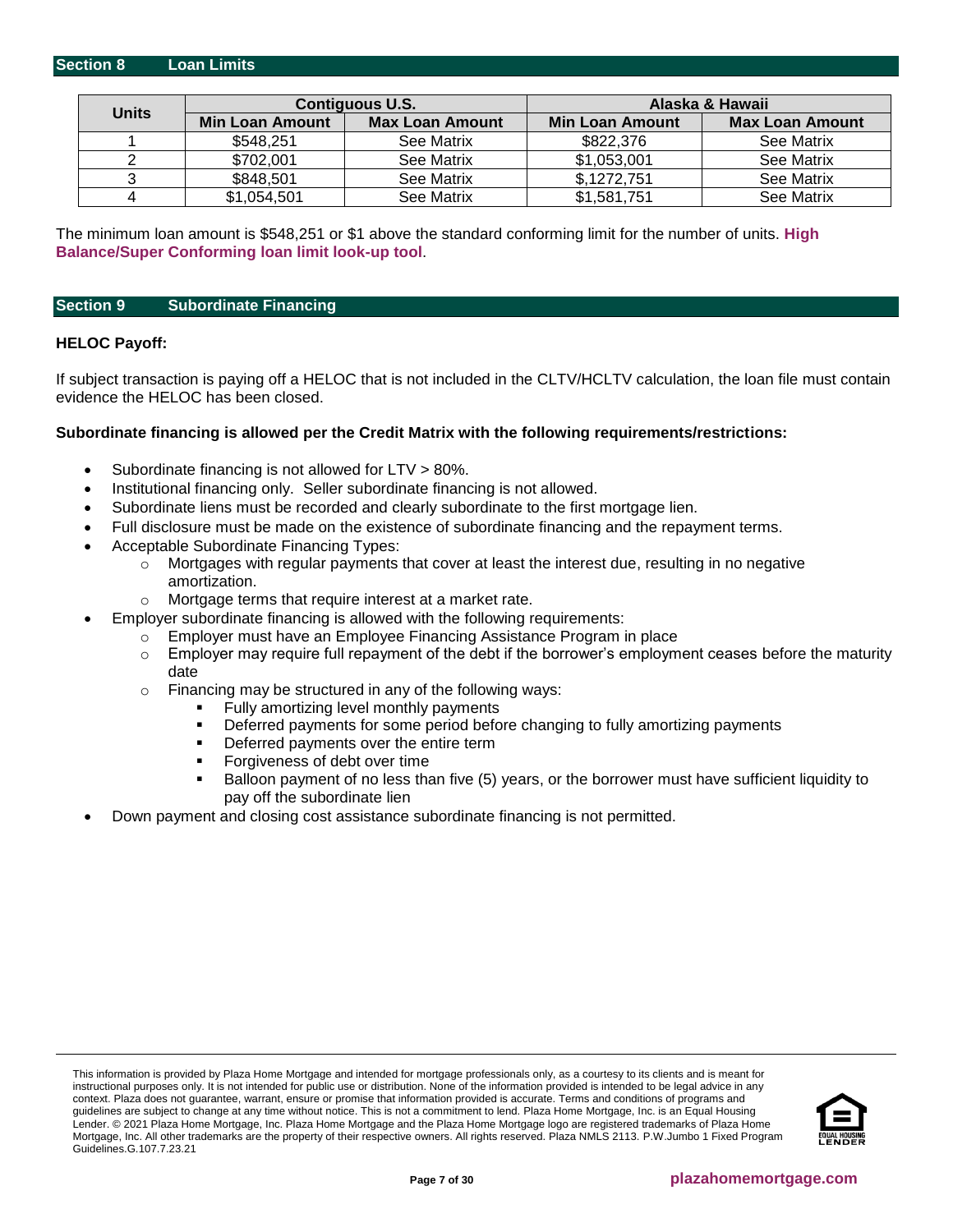# <span id="page-7-1"></span>**Eligible Borrowers:**

- All borrowers must have a valid Social Security Number
- U.S. citizens
- Permanent resident aliens with evidence of lawful residency
- Must be employed in the United States for the past 24 months.
- Inter Vivos Revocable Trusts Refer to **[Plaza's Living Trust Policy](https://resourcecenter.plazahomemortgage.com/phmidocpublisher.nsf/All/2C8D5371893995E807257B66007577A4?OpenDocument)** requirements.
- First time homebuyer: A first time homebuyer is defined as anyone who has not owned a home in the past three (3) years. For loans with more than one (1) borrower where at least one borrower has owned a home in the past three (3) years, first-time homebuyer requirements do not apply. All First-Time Homebuyers must meet the following requirements:
	- o FTHB reserve requirements per the **[Reserves](#page-23-0)** section in these guides.
	- o Investment property transactions not allowed
	- o Maximum loan amount of \$1,500,000**.**
	- $\circ$  Additional requirements for loan amounts  $> $1,000,000 \leq $1,500,000$ :
		- 720 Minimum FICO score
		- No gift funds allowed

# **Ineligible Borrowers:**

- Non-Occupant Co-Borrowers
- LLCs, Corporations or Partnerships
- Non-Revocable Trusts
- Non-Permanent Resident Aliens
- Borrowers with Diplomatic Immunity
- **Land Trusts**
- Foreign Nationals
- **Life Estates**
- Guardianships
- Borrowers with any ownership in a business that is Federally illegal, regardless if the income is not being considered for qualifying

# <span id="page-7-0"></span>**Section 11 [Underwriting Method](#page-7-0)**

All loans must be manually underwritten and fully documented. No documentation waivers based on AUS recommendations are permitted.

**QM Designation:** The underwriter must indicate the QM designation of the loan on the 1008. All Jumbo 1 loans must be QM Safe Harbor.

- Unless otherwise noted, the more restrictive of either the Fannie Mae Selling Guide or **[Appendix Q](http://www.consumerfinance.gov/eregulations/1026-Q/2013-30108_20140118#1026-Q-p1)** to part 1026, 12CFR Chapter X – Truth-in-Lending (Regulation Z), must be followed.
- All appraisals must be approved under Plaza's Jumbo appraisal review process which includes obtaining a satisfactory Clear Capital Collateral Desk Assessment (CDA). The CDA will be ordered by Plaza after the underwriter has reviewed the appraisal. Appraisal approval must occur prior to closing for wholesale or prior to purchase for correspondent loans.

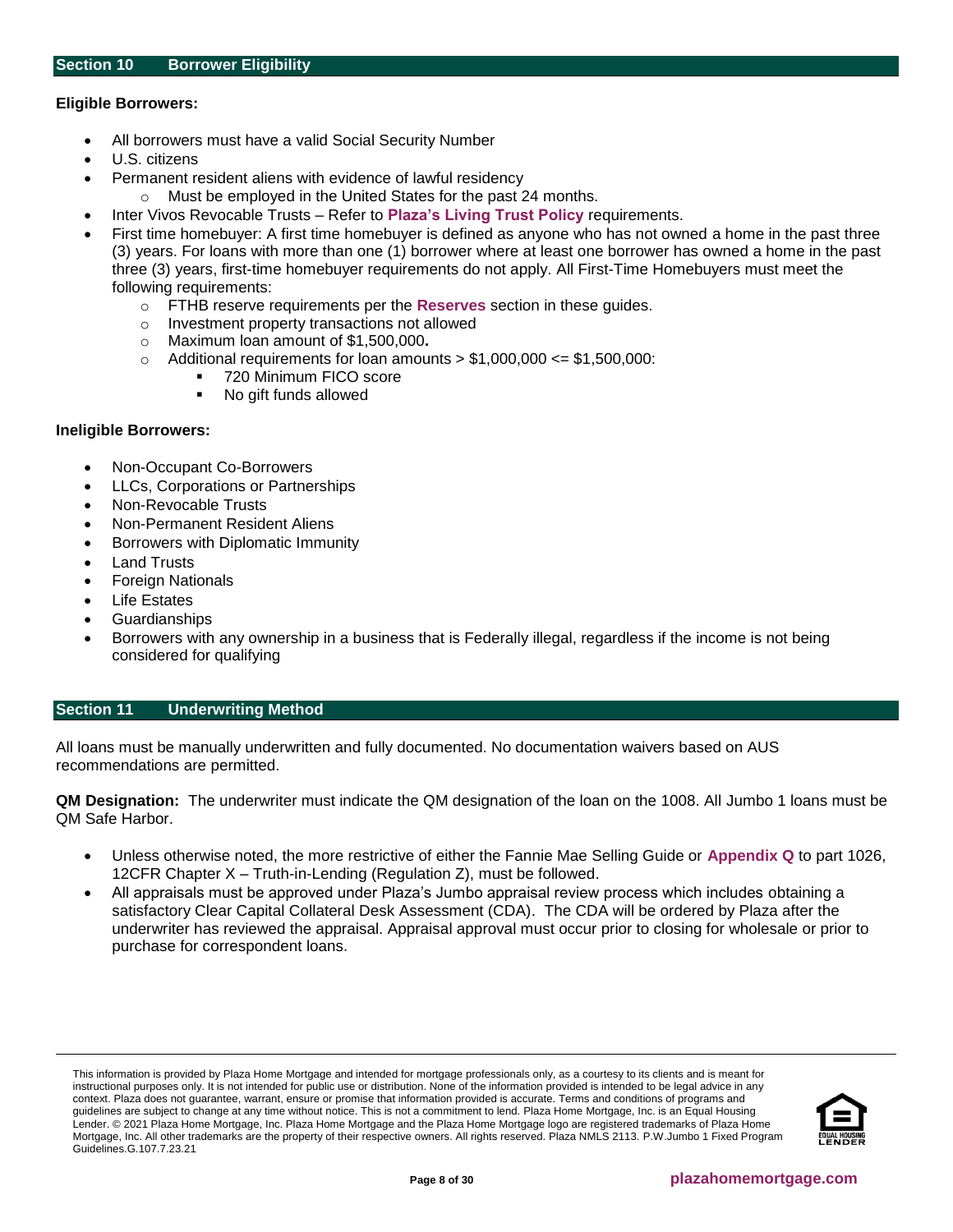# <span id="page-8-0"></span>**Credit Standards:**

A tri-merged credit report is required. Unless otherwise addressed below, Fannie Mae underwriting guidelines must be followed for evaluating a borrower's credit history. Credit reports with bureaus identified as "frozen" are required to be unfrozen and a current credit report with all bureaus unfrozen is required.

**Credit Scores:** The lowest qualifying score of all applicants is used to qualify. The qualifying score is the lower of 2 or middle of 3 scores and must be reviewed for each borrower.

#### **Trade Lines:**

- Each borrower contributing income for qualifying must meet the minimum trade line requirements. Borrowers not contributing income for qualifying purposes are not subject to the minimum trade line requirement.
- Authorized User accounts are not allowed as an acceptable tradeline .

**OR**

• Non-traditional credit is not allowed as an acceptable tradeline.

#### **3 trade lines:**

- 1 trade line must be open for 24 months and active within the most recent 6 months
	- Remaining trade lines must be rated for 12 months and may be open or closed

# **2 trade lines:**

- 1 trade line must be a satisfactory mortgage rating for at least 12 months (opened or closed) within the last 24 months
- 1 additional open trade line

#### **Mortgage History:**

- If the borrower(s) has a Mortgage in the most recent twenty-four (24) months, a mortgage rating must be obtained, reflecting 0x30 in the last twenty-four (24) months.
- The mortgage rating may be on the credit report or a VOM.
- If the mortgage holder is a party to the transaction or relative of the borrower, cancelled checks or bank statements to verify satisfactory mortgage history is required.
- The mortgage history requirements are applicable to all mortgages and all borrowers on the loan.
- The borrower'(s) credit report must be reviewed to determine the status of all mortgage loans. For any mortgage on the credit report it must be verified that none of the mortgages are subject to a loss mitigation program, repayment plan, loan modification or payment deferral plan. In addition to reviewing the credit report, the same due diligence must be exercised for any other mortgage loan on which a borrower is obligated, including cosigned mortgage loans and mortgage loans not related to the subject transaction, to determine the loan payments are current as of the Note date of the subject transaction. Current means the borrower has made all payments due in the month prior to the Note date of the subject transaction and no later than the last business day of that month. Acceptable documentation includes one of the following for each mortgage:
	- $\circ$  Loan payment history from the servicer or third-party verification service
	- o Payoff statement for loans being refinanced
	- o Current mortgage statement from the borrower
	- o Verification of mortgage (VOM)

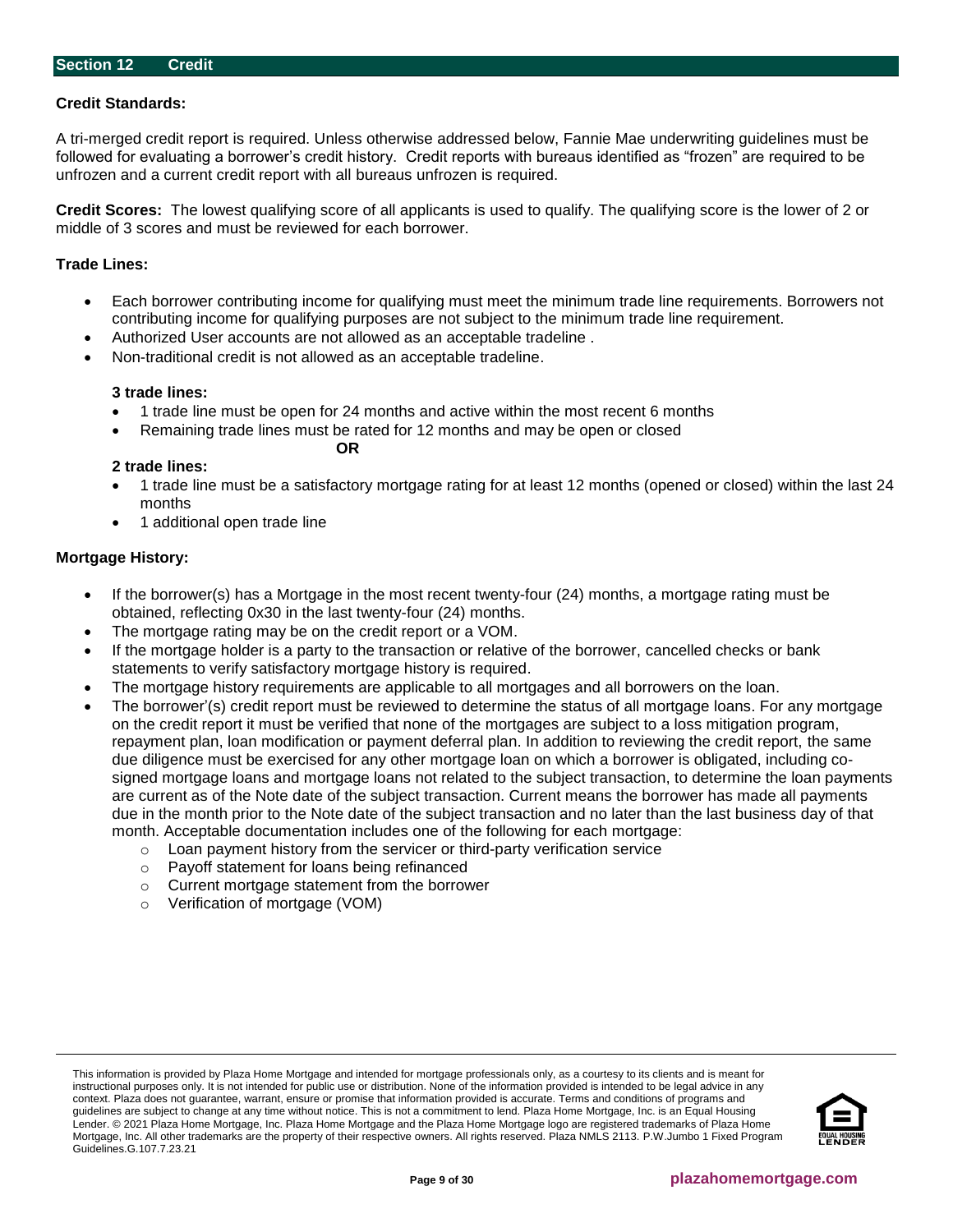# **Rental History:**

- If the borrower(s) has a rental history in the most recent twelve (12) months, a VOR must be obtained reflecting 0x30 in the last twelve (12) months.
- The rental history requirements are applicable to all borrowers on the loan.
- If the landlord is a party to the transaction or relative of the borrower, cancelled checks or bank statements to verify satisfactory rent history is required.
- If the landlord is not related or a party to the transaction, a satisfactory VOR can be obtained.

# **Borrowers Living Rent Free:**

If the borrower has been living with a relative rent free, acceptable documentation to evidence this must be provided. If the borrower does not have a housing payment history, the underwriter must pay particular attention to the borrower's payment shock and the borrower must be able to document an accumulated savings pattern that supports the new housing payment.

# **Payment History on any other Property (Regardless of Occupancy):**

All payment ratings on properties will be considered mortgage credit for grading purposes. Payments on a manufactured home, timeshare, or second mortgage are considered to be mortgage debt, even if reported as an installment loan. Any late payment in the last 24 months on a manufactured home, timeshare, second mortgage, will be considered ineligible for the program.

**Bankruptcy - Chapter 7, 11, 13**: Seven (7) years since discharge / dismissal date

**Foreclosure:** Seven (7) years since completion date

**Notice of Default:** Seven (7) years since filing date

**Short Sale / Deed-in-Lieu:** Seven (7) years since completion/sale date

**Forbearance:** Seven (7) years since exit from forbearance unless all payments were made according to the Note during the forbearance period

**Mortgages Settled for Less, Renegotiated or Short Payoffs:** Seven (7) years since settlement date

# **Loan Modifications:**

- If the modification was due to hardship or included debt forgiveness, seven (7) years seasoning since modification is required.
- Lender initiated modification will not be considered a derogatory credit event if the modification did not include debt forgiveness and was not due to hardship as evidenced by supporting documentation. No seasoning requirement would apply.

# **Multiple Derogatory Credit Events:**

Multiple derogatory credit events are not allowed, regardless if seasoned over seven (7) years. A mortgage with a Notice of Default filed that is subsequently modified is not considered a multiple event and a mortgage with a Notice of Default filed that is subsequently foreclosed upon or sold as a short sale is not considered a multiple event.

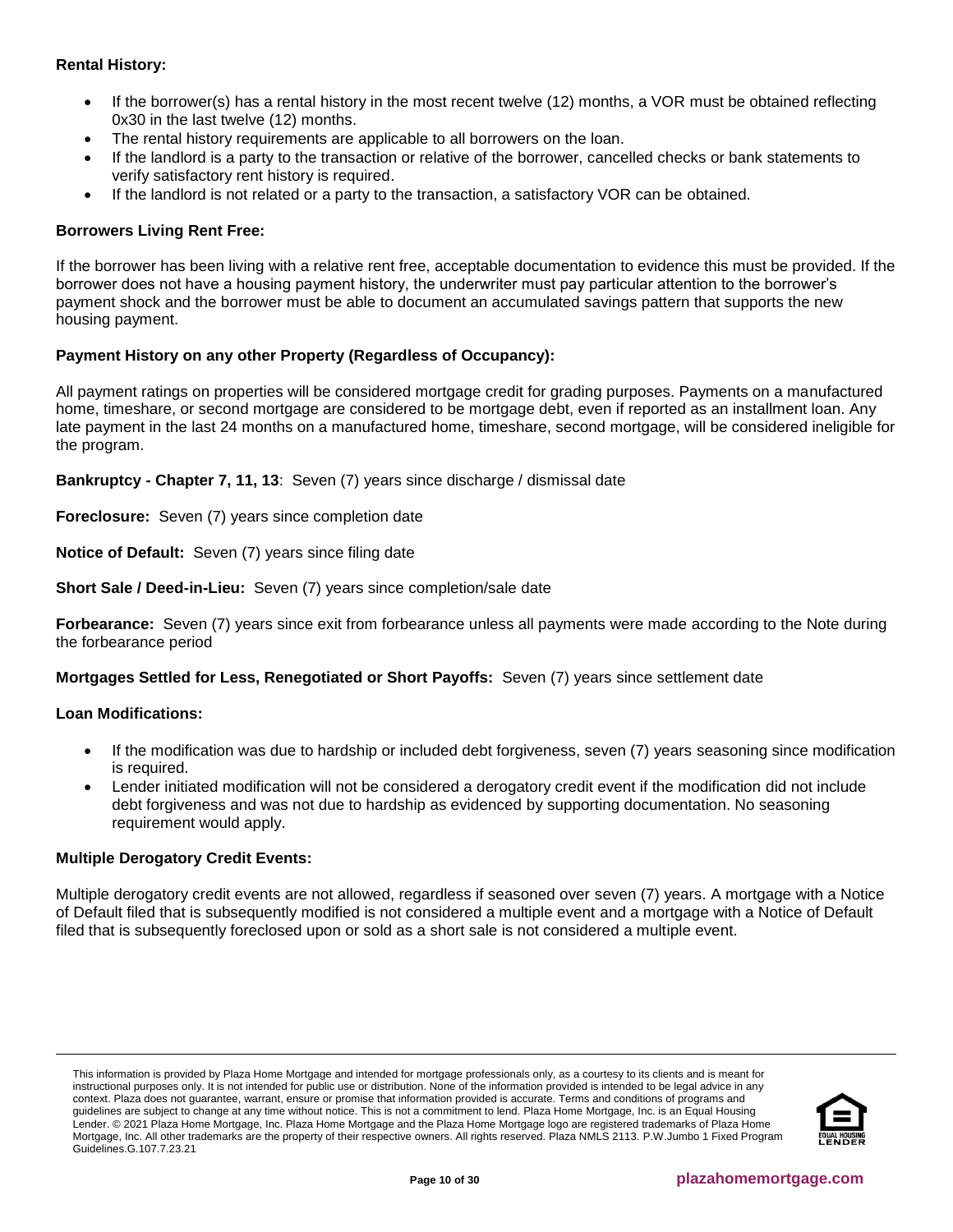# **Tax Liens, Judgments, Charge-Offs, & Past-Due Accounts:**

- Must be satisfied or brought current prior to or at closing.
- Cash-Out proceeds from the subject transaction may not be used to satisfy judgments, tax liens, charge-offs or past-due accounts.
- Payment plans on prior year tax liens/liabilities are not allowed and must be paid in full.
- If the most recent tax return or tax extension indicate a borrower owes money to the IRS or State Tax Authority, evidence of sufficient liquid assets to pay the debt must be documented if the amount due is within ninety (90) days of loan application date or if the tax transcripts show an outstanding balance due. A payment plan for the most recent tax year is allowed if the following requirements are met:
	- $\circ$  Payment plan was setup at the time the taxes were due. Copy of the payment plan must be included in the loan file
	- o Payment is included in the DTI
	- o Satisfactory pay history based on terms of payment plan is provided
	- Payment plan is only allowed for taxes due for the most recent tax year, prior years not allowed. For example, borrower files their 2019 return or extension in April 2020 A payment plan would be allowed for taxes due for 2019 tax year. Payment plans for 2018 or prior years would not be allowed
	- o Borrower does not have a prior history of tax liens

**Medical Collections:** Allowed to remain outstanding if the aggregate balance does not exceed \$10,000.

# **Credit Inquiries**:

- If the credit report indicates inquiries within the most recent 120 days of the credit report, it must be documented that the borrower did not obtain additional credit that is not reflected in the credit report or mortgage application.
- The borrower must explain the reason for the credit inquiry.
- If additional credit was obtained, a verification of that debt must be provided, and the borrower must be qualified with the monthly payment.
- Confirmation of no new debt may be in the form of Plaza's pre-close QC gap credit report.

# **Disputed Trade Lines:**

- All disputed trade lines must be included in the DTI if the account belongs to the borrower unless documentation can be provided that authenticates the dispute.
- Derogatory accounts must be considered in analyzing the borrower's willingness to repay. However, if a disputed account has a zero balance and no late payments, it can be disregarded.

# <span id="page-10-0"></span>**Section 13 Income & Employment**

**Stability of Employment & Income:** Income must be stable and meet the following requirements to be considered for qualifying:

- Income must be stable with a two (2) year history of receiving the income. If the borrower has less than a two (2) year history of receiving income an exception may be considered if all requirements per Appendix Q can be satisfied and documented.
- Income must be verifiable.
- Income must have a high probability of continuing for at least three (3) years.
- Borrower(s) must execute an attestation at closing confirming no changes to employment and income listed on the final loan application as a result of COVID-19 impacts. Plaza's loan documents include an income and employment attestation.

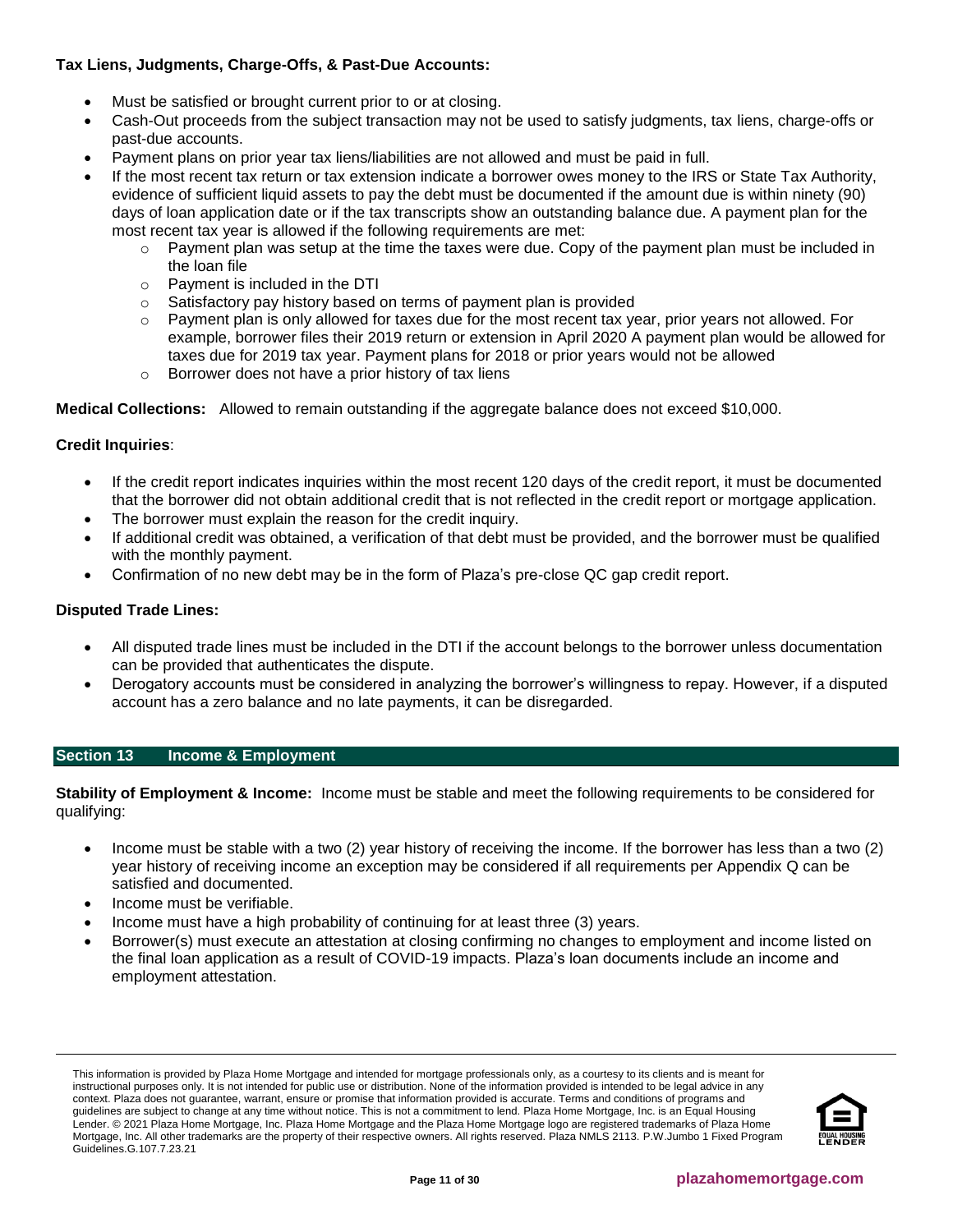- **Declining Income:** When the borrower has declining income, the most recent twelve (12) months should be used or the most conservative income calculation if the declining period is shorter than 12 months. Income must be stabilized and not subject to further decline in order to be considered for qualifying purposes.
	- $\circ$  In certain cases, an average of income for a longer period may be used when the decline is related to a one-time capital expenditure and proper documentation is provided
	- $\circ$  In all cases, the decline in income must be analyzed to determine if the rate of decline would have a negative impact on the continuance of income and the borrower's ability to repay
	- The employer or the borrower should provide an explanation for the decline and the underwriter should provide a written justification for including the declining income in qualifying
- **Gaps in Employment:** A minimum of two (2) years consecutive employment and income history is required to be documented.
	- o Gaps more than thirty (30) days during the past two (2) years require a satisfactory letter of explanation and the borrower must be employed with their current employer for a minimum of six (6) months to include as qualifying income
	- $\circ$  Extended gaps of employment (six (6) months or greater) require a documented two (2) year work history prior to the absence
	- $\circ$  Exceptions may be considered on a case-by-case basis when the borrower is on the job less than six (6) months, and the gap is less than six (6) months

**Paystubs:** Paystubs must meet the following requirements:

- Clearly identify the employee/borrower and the employer.
- Reflect the current pay period and year-to-date earnings with most recent pay period at the time of application and no earlier than sixty (60) days prior to the Note date.
- Be computer generated.
- Paystubs issued electronically via email or internet, must show the URL address, date and time printed and identifying information.

**W-2 Forms:** W-2 Forms must be complete and be a copy provided by the employer.

**Verification of Employment (VOE):** VOE requirements below apply when income is positive and included in qualifying income:

- **Verbal Verification of Employment (VVOE)** must be performed no more than five (5) business days prior to the Note date. The Verbal VOE should include the following information for the borrower:
	- o Date of contact
	- o Name and title of person contacting the employer
	- o Name of employer
	- o Start date of employment
	- o Employment status and job title
	- o Name, phone #, and title of contact person at employer
	- o Independent source used to obtain employer phone number
- **Verbal Verification of the Existence of Borrower's Self-Employment** must be verified through a third-party source and no more than five (5) business days prior to the Note date.
	- $\circ$  Verification of the existence of the borrower's business from a third party, such as a CPA, regulatory agency, or applicable licensing bureau. A borrower's website is not acceptable as third-party verification.
	- $\circ$  Listing and address of the borrower's business using a telephone book, internet, or directory assistance.
	- o Name and title of the person completing the verification.
- **Verification of Current Operation:** In addition to the verification of business above, confirmation that the business is currently operating must be provided. Below are acceptable examples of documentation to confirm the business is currently operating:
	- $\circ$  Evidence of current work (executed contracts or signed invoices) that indicate the business is operating on the day the lender verifies self-employment;

This information is provided by Plaza Home Mortgage and intended for mortgage professionals only, as a courtesy to its clients and is meant for instructional purposes only. It is not intended for public use or distribution. None of the information provided is intended to be legal advice in any context. Plaza does not guarantee, warrant, ensure or promise that information provided is accurate. Terms and conditions of programs and guidelines are subject to change at any time without notice. This is not a commitment to lend. Plaza Home Mortgage, Inc. is an Equal Housing Lender. © 2021 Plaza Home Mortgage, Inc. Plaza Home Mortgage and the Plaza Home Mortgage logo are registered trademarks of Plaza Home Mortgage, Inc. All other trademarks are the property of their respective owners. All rights reserved. Plaza NMLS 2113. P.W.Jumbo 1 Fixed Program Guidelines.G.107.7.23.21

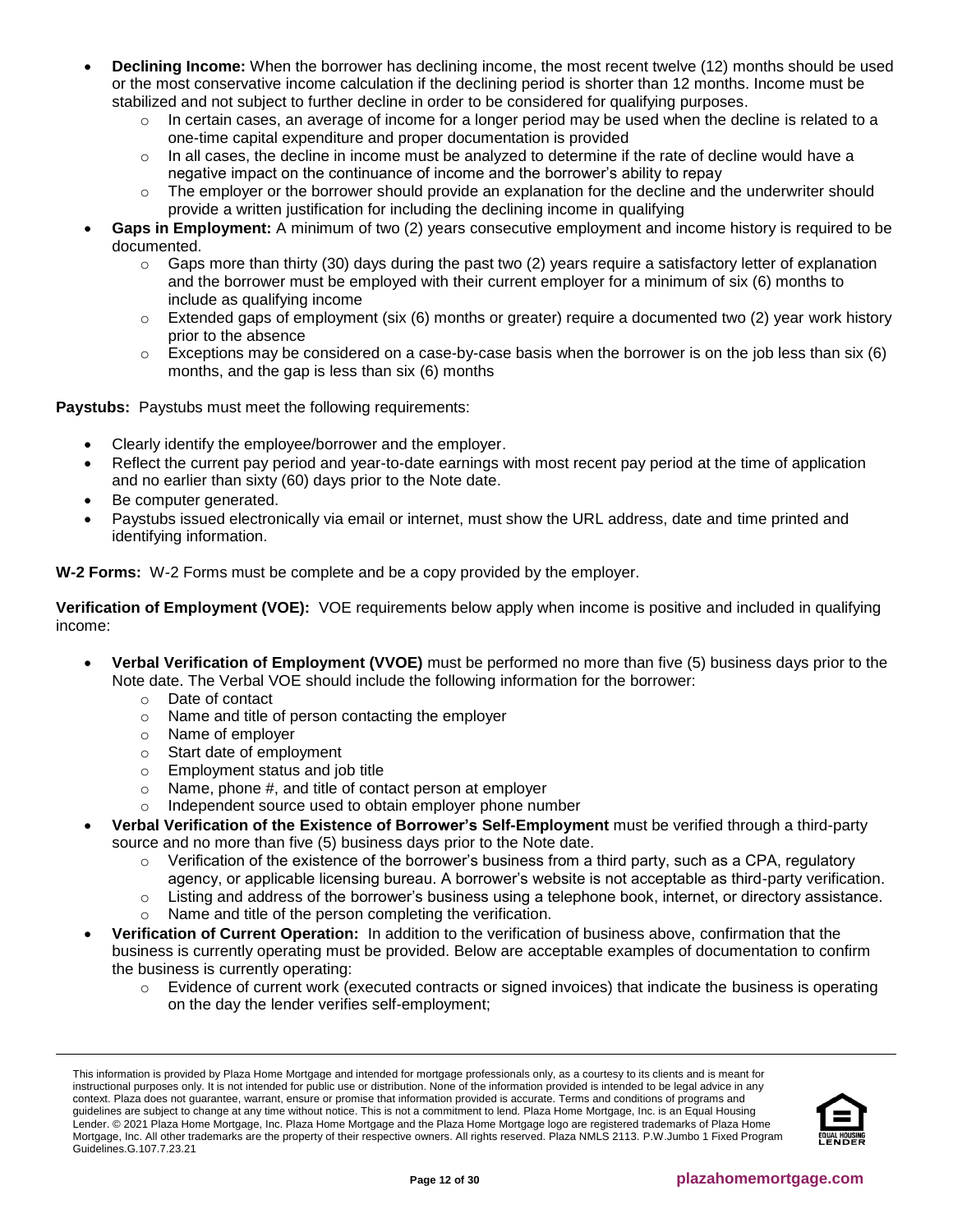- $\circ$  Evidence of current business receipts within five (5) days of the Note date (payment for services performed);
- $\circ$  Lender certification the business is open and operating (lender confirmed through a phone call or other means); or
- o Business website demonstrating activity supporting current business operations (timely appointments for estimates or service can be scheduled
- **Written Verification of Employment** may be required for a borrower's income sourced from commissions, overtime and or other income when the income detail is not clearly documented on W-2 forms or paystubs.
	- Written VOEs cannot be used as a sole source for verification of employment, paystubs and W-2s are still required

**Tax Returns**: Tax returns must meet the following requirements when used for qualifying:

- Personal income tax returns (if applicable) must be complete with all schedules (W-2 forms, K-1s etc.) and must be signed and dated on or before the closing date.
- Business income tax returns (if applicable) must be complete with all schedules and must be signed and dated on or before the closing date.
- For Unfiled Tax Returns for the prior year's tax return:
	- $\circ$  Between Jan 1 and the tax filing date (typically April 15), borrowers must provide:
		- IRS form 1099 and W-2 forms from the previous year
		- Loans closing in January prior to receipt of W-2s may use the prior year year-end paystub. For borrowers using 1099s, evidence of receipt of 1099 income must be provided.
	- $\circ$  Between the tax filing date (April 16) and the extension expiration date (typically October 15), borrowers must provide (as applicable):
		- Copy of the filed extension.
		- Evidence of payment of any tax liability identified on the federal tax extension form.
		- W-2 forms.
		- Form 1099, when applicable.
		- Year-end profit and loss for prior year.
		- Current year profit & loss.
		- Balance sheet for prior calendar year.
	- After the extension expiration date, loan is not eligible without prior year tax returns.

<span id="page-12-0"></span>**4506-C/Tax Transcripts:** A signed 4506-C will be processed and tax transcripts obtained for all borrowers and all years in which income or loss was used in the underwriting decision.

- Tax transcripts for personal tax returns for two (2) years are required when tax returns are used to document borrower's income or any loss and must match the documentation in the loan file.
- W-2 transcripts for two (2) years are required to validate W-2 wages if tax transcripts are not provided and the borrower does not have any other income source or loss. The following W-2 type earnings will require tax transcripts:
	- $\circ$  Borrower with commission-based income that is greater than 25% of borrower's total pay
	- o Borrower with 2106 expenses (unreimbursed business expenses)
	- o Borrower employed by family
	- o Borrower with ownership in company
	- Transcripts are not required for business tax returns.

**Taxpayer Consent Form:** Must be signed by all borrowers. Plaza's loan documents include a taxpayer consent form.

**Income Analysis Form:** An income worksheet must be provided on every loan. Borrowers with multiple businesses must show income/loss details separately, not in aggregate on the Income Worksheet. **[Plaza's Income Worksheet](https://resourcecenter.plazahomemortgage.com/whocli/all/7b7e6466ba576c4b88258059005aa6fd?opendocument)**, Fannie Mae Form 1084 or Freddie Mac Form 91 is required for self-employment income analysis.

This information is provided by Plaza Home Mortgage and intended for mortgage professionals only, as a courtesy to its clients and is meant for instructional purposes only. It is not intended for public use or distribution. None of the information provided is intended to be legal advice in any context. Plaza does not guarantee, warrant, ensure or promise that information provided is accurate. Terms and conditions of programs and guidelines are subject to change at any time without notice. This is not a commitment to lend. Plaza Home Mortgage, Inc. is an Equal Housing Lender. © 2021 Plaza Home Mortgage, Inc. Plaza Home Mortgage and the Plaza Home Mortgage logo are registered trademarks of Plaza Home Mortgage, Inc. All other trademarks are the property of their respective owners. All rights reserved. Plaza NMLS 2113. P.W.Jumbo 1 Fixed Program Guidelines.G.107.7.23.21

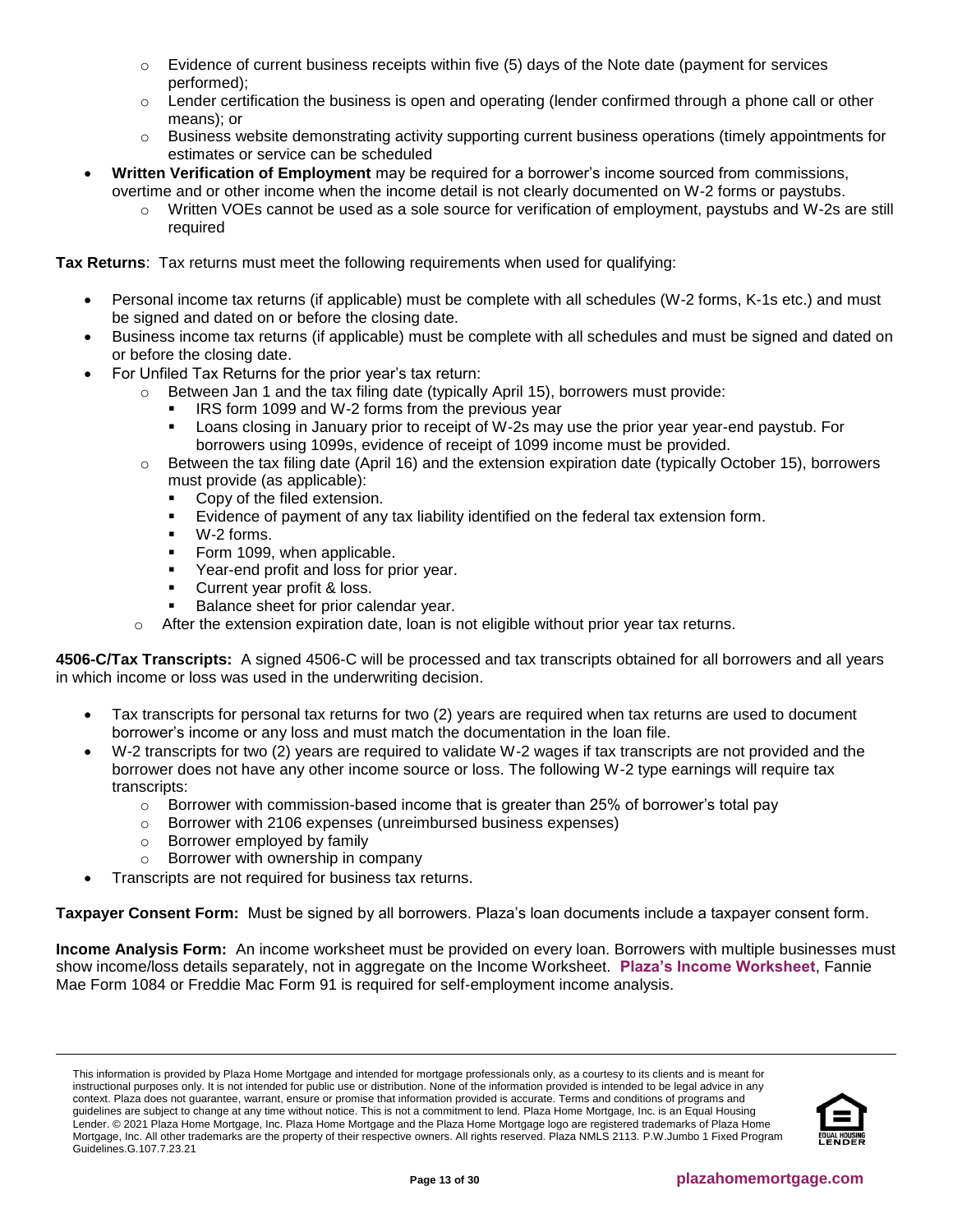- Copy of liquidity analysis must be included in the loan file if the income analysis includes income from boxes 1, 2 or 3 on the K-1 that is greater than distributions indicated on the K-1.
- If a liquidity analysis is required and the borrower is using business funds for down payment or closing costs, the liquidity analysis must consider the reduction of those assets.

# **Unacceptable Sources of Income:**

- Any unverified source
- Asset depletion
- Deferred compensation
- Temporary or one-time occurrence income
- Rental income from primary residence One (1) unit property or one (1) unit property with accessory unit
- Rental income from a second home
- Retained earnings
- **Education benefits**
- Trailing spouse income
- Any income that is not legal in accordance with all applicable federal, state and local laws, rules and regulations. Federal law restricts the following activities and therefore the income from these sources are not allowed for qualifying:
	- o Foreign shell banks
	- o Medical marijuana dispensaries
	- o Any business or activity related to recreational marijuana use, growing, selling or supplying of marijuana, even if legally permitted under state or local law
	- o Businesses engaged in any type of internet gambling

# **Specific Income Documentation Requirements:**

| <b>Income Type</b><br><b>Employment Income</b> | <b>Documentation Requirement</b>                                                                                                                                                                                                                                                                                                                                                                |  |  |  |
|------------------------------------------------|-------------------------------------------------------------------------------------------------------------------------------------------------------------------------------------------------------------------------------------------------------------------------------------------------------------------------------------------------------------------------------------------------|--|--|--|
| <b>Salaried</b>                                | <b>YTD</b> paystub<br>$\bullet$<br>W-2s or personal tax returns $-$ two (2) years<br>$\bullet$<br>W-2 transcripts or tax transcripts (see requirements under 4506-C/Tax Transcripts)<br>$\bullet$<br><b>VVOE</b>                                                                                                                                                                                |  |  |  |
| <b>Hourly &amp; Part-Time</b>                  | <b>YTD</b> paystub<br>$\bullet$<br>W-2s or personal tax returns $-$ two (2) years<br>$\bullet$<br>W-2 transcripts or tax transcripts (see requirements under 4506-C/Tax Transcripts)<br><b>VVOE</b><br>$\bullet$<br>Stable to increasing income should be averaged over a two (2) year period                                                                                                   |  |  |  |
| <b>Commission</b>                              | <b>YTD</b> paystub<br>Two (2) years W-2s if commissions are less than 25% of total income or<br>Two (2) years tax returns and W-2 forms required if commissions are $\geq$ 25% of the<br>total Income<br>W-2 transcripts or tax transcripts (see requirements under 4506-C/Tax Transcripts)<br>$\bullet$<br><b>VVOE</b><br>Stable to increasing income should be averaged for the two (2) years |  |  |  |

This information is provided by Plaza Home Mortgage and intended for mortgage professionals only, as a courtesy to its clients and is meant for instructional purposes only. It is not intended for public use or distribution. None of the information provided is intended to be legal advice in any context. Plaza does not guarantee, warrant, ensure or promise that information provided is accurate. Terms and conditions of programs and guidelines are subject to change at any time without notice. This is not a commitment to lend. Plaza Home Mortgage, Inc. is an Equal Housing Lender. © 2021 Plaza Home Mortgage, Inc. Plaza Home Mortgage and the Plaza Home Mortgage logo are registered trademarks of Plaza Home Mortgage, Inc. All other trademarks are the property of their respective owners. All rights reserved. Plaza NMLS 2113. P.W.Jumbo 1 Fixed Program Guidelines.G.107.7.23.21

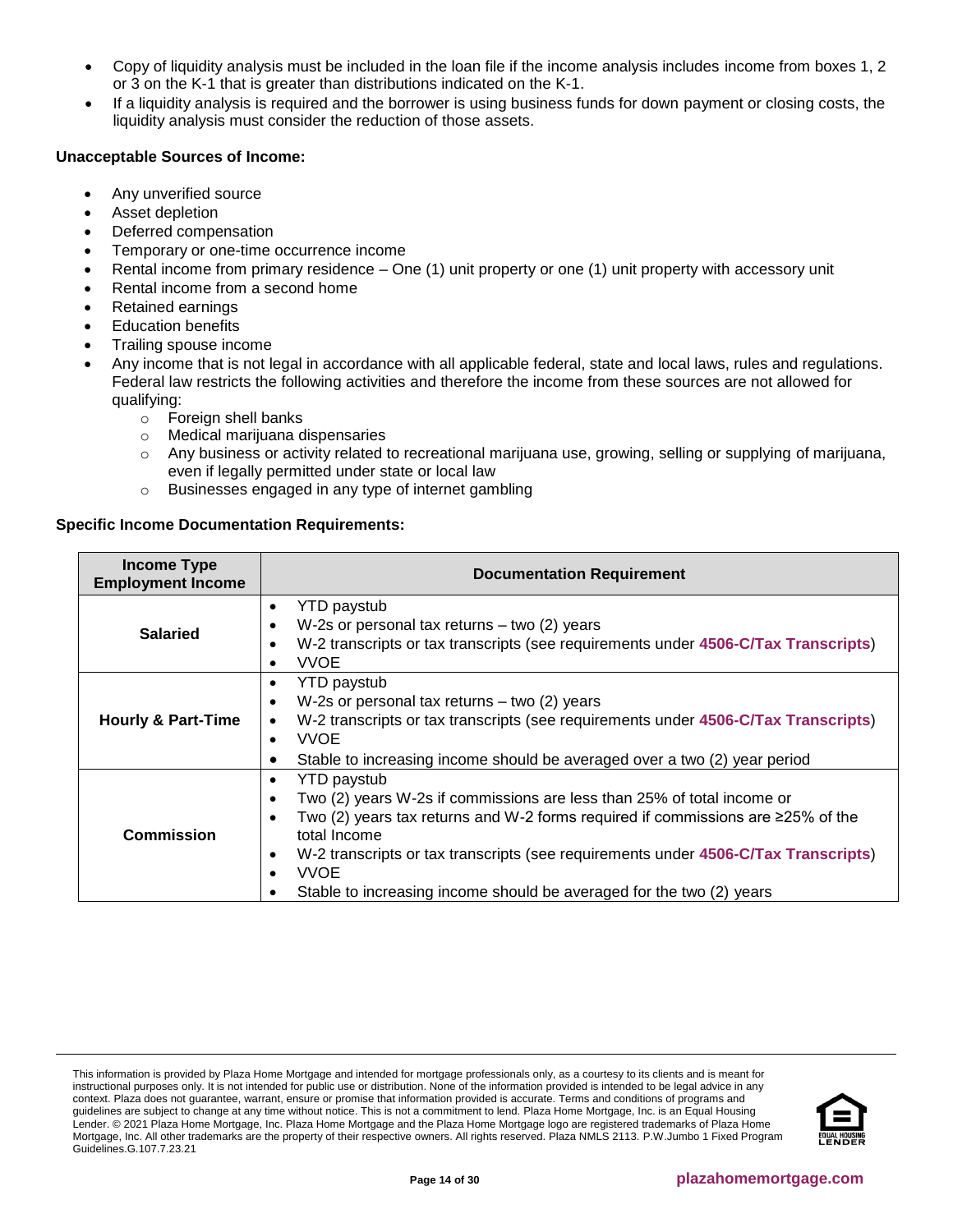|                             | <b>YTD</b> paystub<br>$\bullet$                                                                       |
|-----------------------------|-------------------------------------------------------------------------------------------------------|
|                             | W-2s or personal tax returns $-$ two (2) years<br>$\bullet$                                           |
|                             | W-2 transcripts or tax transcripts (see requirements under 4506-C/Tax Transcripts)<br>$\bullet$       |
|                             | <b>VVOE</b>                                                                                           |
| <b>Overtime &amp; Bonus</b> | Stable to increasing income should be averaged for the two (2) years<br>٠                             |
|                             | Bonus income that is received on an annual basis and exceeds 25% of total income<br>$\bullet$         |
|                             | must be considered carefully due to the potential impacts of COVID-19                                 |
|                             | Employer must confirm that the current year bonus is in line with the prior years and is<br>$\bullet$ |
|                             | not negatively impacted due to COVID-19                                                               |
|                             | <b>YTD</b> paystub<br>٠                                                                               |
|                             | Two (2) years W-2s and<br>$\bullet$                                                                   |
| <b>Borrowers Employed</b>   | Two (2) years personal tax returns<br>$\bullet$                                                       |
| by Family                   | Tax transcripts<br>$\bullet$                                                                          |
|                             | <b>VVOE</b><br>$\bullet$                                                                              |
|                             | Borrower's potential ownership in the business must be addressed<br>$\bullet$                         |
|                             | Employee business expenses must be deducted from the adjusted gross income<br>$\bullet$               |
|                             | regardless of the income type                                                                         |
| 2106 Expenses               | Two (2) years tax returns are required. If 2017 tax returns reflect 2106 expenses and<br>$\bullet$    |
|                             | 2018 tax returns show no expenses (due to tax law change), a 12-month average of                      |
|                             | expenses must be based on 2017 tax return and deducted from qualifying income                         |
|                             | Tax transcripts                                                                                       |

**Self-Employment:** Self-employed borrowers are defined as those individuals who have 25% or greater ownership interest or receive a 1099 statement to document income. The requirements below apply to self-employed borrowers:

- A minimum 720 credit score is required when any self-employment income is used for qualifying purposes. If the selfemployment income is not needed for qualifying purposes, then the 720 credit score minimum is not applicable.
- In order to use self-employment income for qualifying purposes, the underwriter must consider the impact of COVID-19 on the business and the stability of income.
- Income calculations should be based on the Fannie Mae Form 1084 or Freddie Mac Form 91or equivalent income calculation form.
- Year-to-date financials (profit and loss statement and balance sheet) are not required if the income reporting is positive, not declining and not counted in qualifying income.
- For tax returns on extension, YTD profit and loss statement and balance sheet must be provided to cover the full year.

<span id="page-14-0"></span>**Self-Employment YTD Profit and Loss Requirement:** A Year-to-date Profit and Loss Statement (P&L) is required. The YTD P&L may be audited or unaudited (see requirements below) and must cover the period up to and including the most recent month preceding the loan application date. The YTD profit and loss statement must not be more than 60 days aged prior to the Note date.

- **Audited P&L:** An audited year-to-date P&L reporting business revenue, expenses, and net income up to and including the most recent month preceding the loan application date; OR
- **Unaudited P&L:**
	- o An unaudited year-to-date P&L signed by the borrower reporting business revenue, expenses, and net income up to and including the most recent month preceding the loan application date, *and*
	- $\circ$  Three business depository account statements no older than the latest three months represented on the year-todate profit and loss statement.
		- The three most recent business depository account statements must be reviewed and must support and/or not conflict with the level of business revenue reported in the current year-to-date profit and loss statement.
		- The business revenue analysis of the bank statements includes bank deposits from gross receipts from the business. Transfers and proceeds from the Small Business Administration PPP or any other similar COVID-19 related loans or grants should not be included.

This information is provided by Plaza Home Mortgage and intended for mortgage professionals only, as a courtesy to its clients and is meant for instructional purposes only. It is not intended for public use or distribution. None of the information provided is intended to be legal advice in any context. Plaza does not guarantee, warrant, ensure or promise that information provided is accurate. Terms and conditions of programs and guidelines are subject to change at any time without notice. This is not a commitment to lend. Plaza Home Mortgage, Inc. is an Equal Housing Lender. © 2021 Plaza Home Mortgage, Inc. Plaza Home Mortgage and the Plaza Home Mortgage logo are registered trademarks of Plaza Home Mortgage, Inc. All other trademarks are the property of their respective owners. All rights reserved. Plaza NMLS 2113. P.W.Jumbo 1 Fixed Program Guidelines.G.107.7.23.21

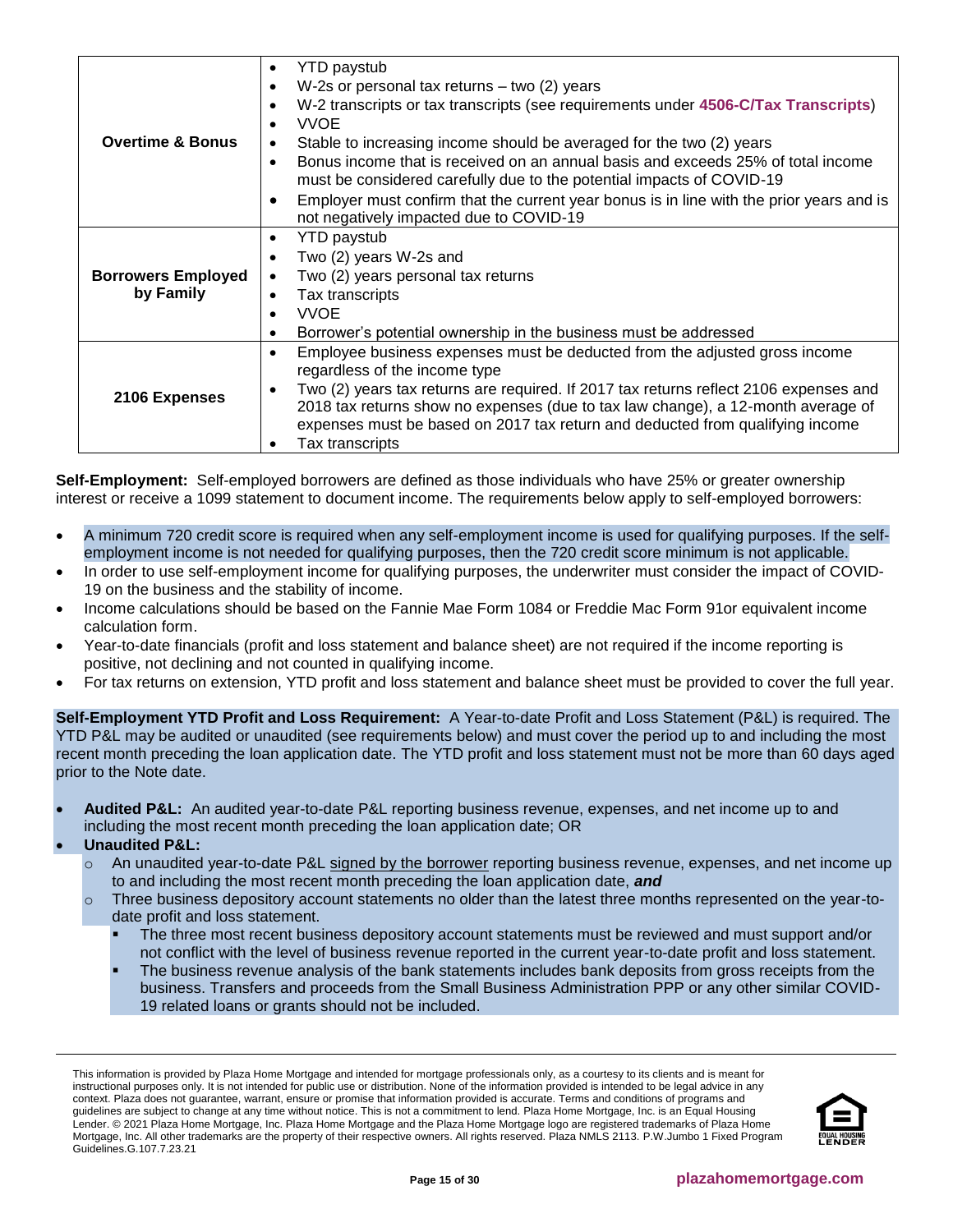- If the year-to-date profit and loss statement cannot be supported by account statements, the self-employment income is not eligible for use in qualifying.
- If the year-to-date business income is less than the historically calculated income derived from the tax returns, the borrower may qualify by reducing the historical income to no more than the current level of stable monthly income using details from the year-to-date profit and loss statement and business account statements (if applicable).

| <b>Income Type</b>                              | <b>Documentation Requirement</b>                                                                                        |
|-------------------------------------------------|-------------------------------------------------------------------------------------------------------------------------|
|                                                 | Two (2) years personal tax returns.<br>$\bullet$                                                                        |
|                                                 | Tax transcripts.<br>$\bullet$                                                                                           |
|                                                 | YTD profit and loss statement up to and including the most recent month preceding<br>$\bullet$                          |
|                                                 | the loan application date. YTD profit and loss statement must not be more than 60                                       |
|                                                 | days aged prior to the Note date. See Self-Employment YTD Profit and Loss                                               |
|                                                 | Requirement section for details.                                                                                        |
|                                                 | If the year-to-date period covers multiple quarters, the profit and loss statement<br>$\circ$                           |
|                                                 | must break out each quarter separately                                                                                  |
|                                                 | YTD balance sheet up to and including the most recent month preceding the loan<br>٠                                     |
|                                                 | application date. Tax returns for prior year is not a substitute for balance sheet.                                     |
|                                                 | Stable to increasing income should be averaged for two (2) years.<br>$\bullet$                                          |
| <b>Sole Proprietorship</b><br>(schedules C & F) | NOTE: YTD P&L and YTD Balance Sheet may be waived if the borrower is a 1099 paid                                        |
|                                                 | borrower who does not actually own a business if all the following requirements are met:                                |
|                                                 | Schedule C in Block 28 (Total Expenses) must be analyzed in relation to income in<br>$\bullet$                          |
|                                                 | Block 7 (Gross Income). Expenses are less than 5% of income.                                                            |
|                                                 | Analysis of Blocks 8 (Advertising), 11 (Contract Labor), 16a (Mortgage Interest), 20<br>$\bullet$                       |
|                                                 | (Rent/Lease) 26 (Wages) must indicate the borrower does not have expenses in                                            |
|                                                 | these categories.                                                                                                       |
|                                                 | Analysis of Blocks 17 (Legal and Professional Services) and Block 18 (Office<br>$\bullet$                               |
|                                                 | Expense) indicate nominal or \$0 expense.                                                                               |
|                                                 | Block C (Business Name) does not have a separate business name entity<br>$\bullet$                                      |
|                                                 | Year-to-date income in the form of a written VOE or pay history is provided by the<br>$\bullet$                         |
|                                                 | employer paying the 1099. YTD income must support prior year's income.                                                  |
|                                                 | Two (2) years personal tax returns.<br>$\bullet$                                                                        |
|                                                 | Tax transcripts.<br>$\bullet$                                                                                           |
|                                                 | Two (2) years K-1s reflecting ownership percentage if counting any income from this<br>$\bullet$                        |
|                                                 | source in qualifying (K-1 income, W-2 income, capital gains or interest/dividends) or if<br>Schedule E reflects a loss. |
|                                                 | Two (2) years business tax returns (1065s or 1120s) if 25% or greater ownership.<br>$\bullet$                           |
|                                                 | Due date for business returns for Partnerships and S-Corporations is typically March<br>$\bullet$                       |
|                                                 | 15 with an extension for six (6) months or typically September 15. After the extension                                  |
|                                                 | date, the loan is not eligible without the filed tax return.                                                            |
| Partnership/                                    | Business returns and YTD financials are not required if the income reporting is 0 or<br>$\bullet$                       |
| <b>S-Corporation</b>                            | positive, not declining and not counted as qualifying income.                                                           |
|                                                 | YTD profit and loss statement up to and including the most recent month preceding<br>$\bullet$                          |
|                                                 | the loan application date if 25% or greater ownership. YTD profit and loss must not be                                  |
|                                                 | more than 60 days aged prior to the Note date. See Self-Employment YTD Profit                                           |
|                                                 | and Loss Requirement section for details.                                                                               |
|                                                 | If the year-to-date period covers multiple quarters, the profit and loss statements                                     |
|                                                 | must break out each quarter separately                                                                                  |
|                                                 | YTD balance sheet up to and including the most recent month preceding the loan<br>$\bullet$                             |
|                                                 | application date if 25% or greater ownership.                                                                           |
|                                                 | Stable to increasing income should be averaged for two (2) years.                                                       |

This information is provided by Plaza Home Mortgage and intended for mortgage professionals only, as a courtesy to its clients and is meant for instructional purposes only. It is not intended for public use or distribution. None of the information provided is intended to be legal advice in any context. Plaza does not guarantee, warrant, ensure or promise that information provided is accurate. Terms and conditions of programs and guidelines are subject to change at any time without notice. This is not a commitment to lend. Plaza Home Mortgage, Inc. is an Equal Housing Lender. © 2021 Plaza Home Mortgage, Inc. Plaza Home Mortgage and the Plaza Home Mortgage logo are registered trademarks of Plaza Home Mortgage, Inc. All other trademarks are the property of their respective owners. All rights reserved. Plaza NMLS 2113. P.W.Jumbo 1 Fixed Program Guidelines.G.107.7.23.21

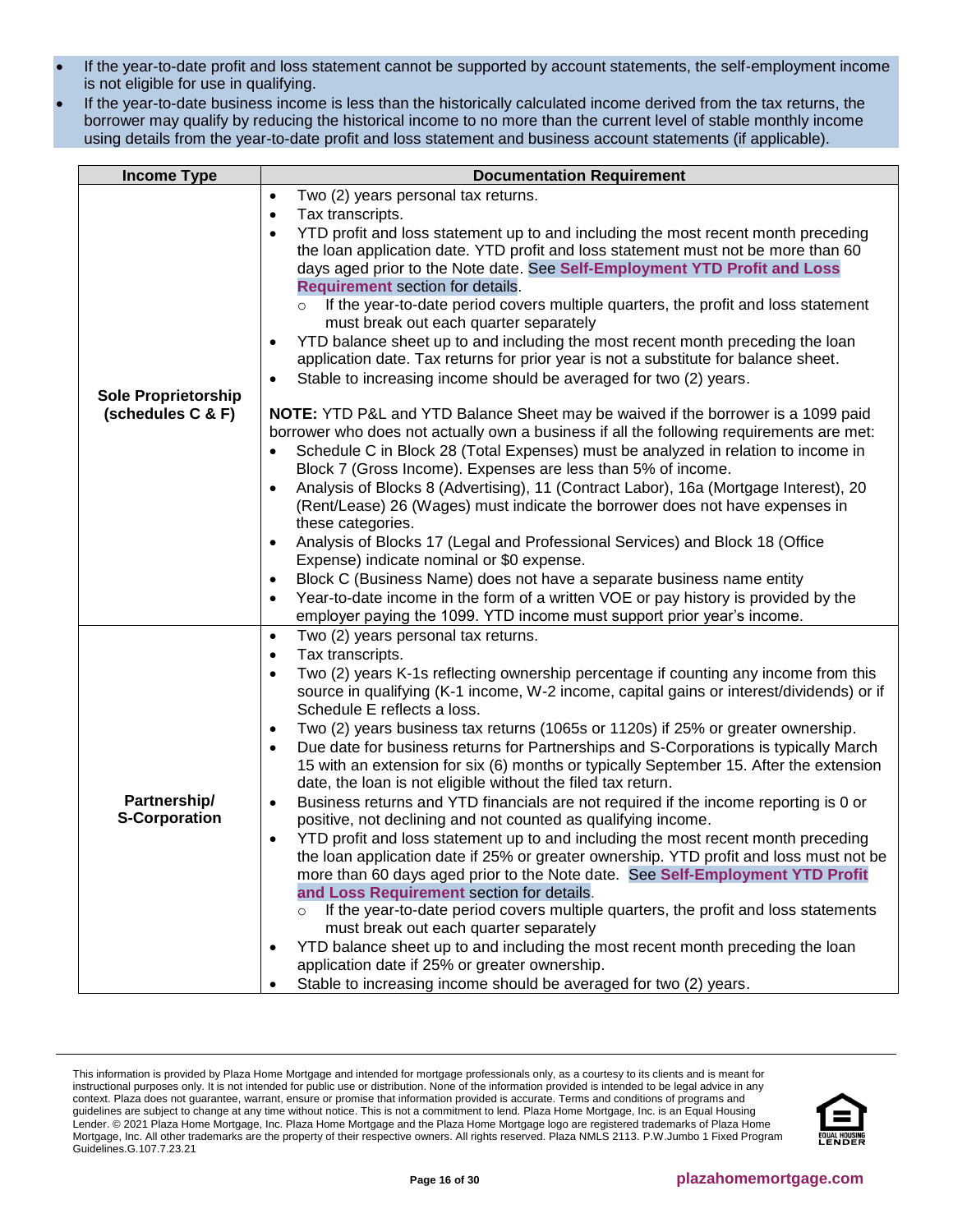|                          | Two (2) years personal tax returns.<br>$\bullet$                                                         |
|--------------------------|----------------------------------------------------------------------------------------------------------|
|                          | Tax transcripts.<br>$\bullet$                                                                            |
|                          | Two (2) years business returns (1120) if 25% or greater ownership.<br>$\bullet$                          |
|                          | Business returns must reflect % of ownership for borrower.<br>$\bullet$                                  |
|                          | YTD profit and loss statement up to and including the most recent month preceding<br>$\bullet$           |
|                          | the loan application date if 25% or greater ownership. YTD profit and loss must not be                   |
| Corporation              | more than 60 days aged prior to the Note date. See Self-Employment YTD Profit                            |
|                          | and Loss Requirement section for details.                                                                |
|                          | If the year-to-date period covers multiple quarters, the profit and loss statements<br>$\circ$           |
|                          | must break out each quarter separately                                                                   |
|                          | YTD balance sheet up to and including the most recent month preceding the loan<br>٠                      |
|                          | application date if 25% or greater ownership.                                                            |
|                          | Stable to increasing income should be averaged for two (2) years.<br>$\bullet$                           |
|                          | If the income is 0 or positive, stable and not used for qualifying, the K-1 is not required<br>$\bullet$ |
|                          | If less than 25% ownership with income used in qualifying:<br>$\bullet$                                  |
|                          | Verification of Employment Requirements apply (see Income/Employment                                     |
|                          | <b>General Documentation Requirements)</b>                                                               |
|                          | Year-to-date income must be verified if the most recent K-1 is more than 90 days<br>$\circ$              |
|                          | aged prior to Note date                                                                                  |
| K-1 Income/Loss on       | If 25% or greater ownership with income used in qualifying:<br>$\bullet$                                 |
| <b>Schedule E</b>        | Verification of Employment Requirements apply (see Income/Employment<br>$\circ$                          |
|                          | <b>General Documentation Requirements)</b>                                                               |
|                          | Partnership/S-Corp and Self-Employment requirements apply<br>$\circ$                                     |
|                          | If the income is negative, the K-1s for the applicable years are required and if<br>$\bullet$            |
|                          | ownership is 25% or greater, see self-employment requirements.                                           |
|                          | Two (2) years tax transcripts.<br>$\bullet$                                                              |
|                          | Existing distribution of assets from an IRA, 401(k) or similar retirement asset must be<br>$\bullet$     |
|                          | sufficient to continue for a minimum of three (3) years                                                  |
|                          | Distribution must have been set up at least six (6) months prior to Note date if<br>$\circ$              |
|                          | there is no prior history of regular distributions on a monthly/quarterly basis; or                      |
|                          | two (2) year history of receipt evidenced                                                                |
|                          | Distributions cannot be set up or changed solely for loan qualification purposes<br>$\circ$              |
| <b>Retirement Income</b> | Document regular and continued receipt of income as verified by any of the following:                    |
| (Pension, Annuity,       | Letters from the organizations providing the income<br>$\circ$                                           |
| 401(k) and IRA           | Copies of retirement award letters<br>$\circ$                                                            |
| distributions)           | Copies of federal income tax returns<br>$\circ$                                                          |
|                          | Most recent IRS W-2 or 1099 forms<br>$\circ$                                                             |
|                          | Proof of current receipt with two (2) months bank statements<br>$\circ$                                  |
|                          | Two (2) years tax transcripts<br>$\circ$                                                                 |
|                          | If any retirement income will cease within the first three (3) years of the loan, the income             |
|                          | may not be used.                                                                                         |
|                          | Social Security income must be verified by a Social Security Administration benefit<br>$\bullet$         |
|                          | verification letter                                                                                      |
| <b>Social Security</b>   | If benefits expire within the first three (3) years of the loan, the income may not be<br>$\bullet$      |
| <b>Income</b>            | used                                                                                                     |
|                          | Benefits (children or surviving spouse) with a defined expiration date must have a<br>$\bullet$          |
|                          | remaining term of at least (3) years                                                                     |
|                          |                                                                                                          |

This information is provided by Plaza Home Mortgage and intended for mortgage professionals only, as a courtesy to its clients and is meant for instructional purposes only. It is not intended for public use or distribution. None of the information provided is intended to be legal advice in any context. Plaza does not guarantee, warrant, ensure or promise that information provided is accurate. Terms and conditions of programs and guidelines are subject to change at any time without notice. This is not a commitment to lend. Plaza Home Mortgage, Inc. is an Equal Housing Lender. © 2021 Plaza Home Mortgage, Inc. Plaza Home Mortgage and the Plaza Home Mortgage logo are registered trademarks of Plaza Home Mortgage, Inc. All other trademarks are the property of their respective owners. All rights reserved. Plaza NMLS 2113. P.W.Jumbo 1 Fixed Program Guidelines.G.107.7.23.21

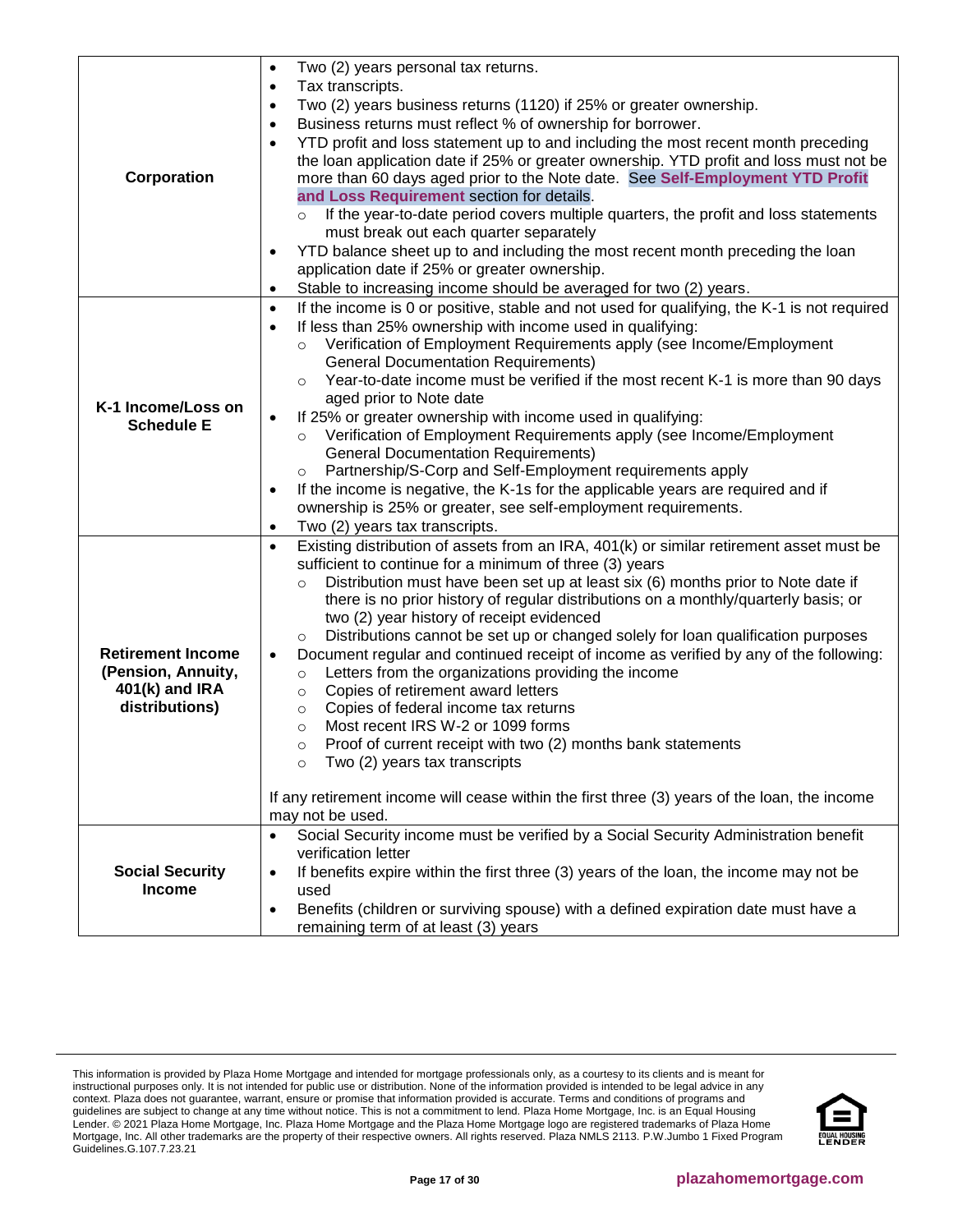| Alimony/Child<br><b>Support/Separation</b><br><b>Maintenance</b> | Considered with a divorce decree, court ordered separation agreement, or other legal<br>$\bullet$<br>agreement provided the income will continue for at least three (3) years<br>If the income is the borrower's primary income source and there is a defined<br>$\bullet$<br>expiration date (even if beyond three (3) years) the income may not be acceptable for<br>qualifying purposes<br>Evidence of receipt of full, regular and timely payments for the most recent twelve<br>$\bullet$<br>$(12)$ months<br>Two (2) years tax transcripts<br>$\bullet$                                                                                                                                                                                                                                                                                                                                                                                                                                                                                                                                                                                                                                                                                                                                                                                                                                                               |
|------------------------------------------------------------------|-----------------------------------------------------------------------------------------------------------------------------------------------------------------------------------------------------------------------------------------------------------------------------------------------------------------------------------------------------------------------------------------------------------------------------------------------------------------------------------------------------------------------------------------------------------------------------------------------------------------------------------------------------------------------------------------------------------------------------------------------------------------------------------------------------------------------------------------------------------------------------------------------------------------------------------------------------------------------------------------------------------------------------------------------------------------------------------------------------------------------------------------------------------------------------------------------------------------------------------------------------------------------------------------------------------------------------------------------------------------------------------------------------------------------------|
| <b>Long Term Disability</b><br><b>Income</b>                     | Copy of the policy or benefits statement must be provided to determine current<br>$\bullet$<br>eligibility for disability payments, amount of payments, frequency of payments, and if<br>there is an established termination date<br>Termination date may not be within three (3) years of Note date; please note reaching<br>$\bullet$<br>a specific age may trigger a termination date depending on the policy                                                                                                                                                                                                                                                                                                                                                                                                                                                                                                                                                                                                                                                                                                                                                                                                                                                                                                                                                                                                            |
| <b>Capital Gains</b>                                             | Must be gains from similar assets for three (3) continuous years to be considered<br>$\bullet$<br>qualifying income<br>If the trend results in a gain, it may be added as income<br>$\bullet$<br>If the trend results in a loss, the loss must be deducted from total income<br>$\bullet$<br>Personal tax returns – three (3) years with a consistent history of gains from similar<br>$\bullet$<br>assets.<br>Tax transcripts to support tax returns<br>$\bullet$<br>Document assets similar to the assets reported as capital gains to support the<br>$\bullet$<br>continuation of the capital gain income                                                                                                                                                                                                                                                                                                                                                                                                                                                                                                                                                                                                                                                                                                                                                                                                                |
| Dividend/<br><b>Interest</b>                                     | Personal tax returns - two (2) years<br>$\bullet$<br>Tax transcripts<br>$\bullet$<br>Documented assets to support the continuation of the interest and dividend income<br>$\bullet$                                                                                                                                                                                                                                                                                                                                                                                                                                                                                                                                                                                                                                                                                                                                                                                                                                                                                                                                                                                                                                                                                                                                                                                                                                         |
| <b>Restricted Stock &amp;</b><br><b>Stock Options</b>            | May only be used as qualifying income if the income has been consistently received<br>$\bullet$<br>for two (2) years and is identified on the paystubs, W-2s and tax returns as income<br>and the vesting schedule indicates the income will continue for a minimum of two (2)<br>years at a similar level as prior two (2) years<br>A two (2) year average of prior income received from RSUs or stock options should<br>$\bullet$<br>be used to calculate the income, with the continuance based on the vesting schedule<br>using a stock price based on the lower of the current stock price or the 52-week<br>average for the most recent twelve (12) months reporting at the time of application.<br>The income used for qualifying must be supported by future vesting based on the<br>stock price used for qualifying and vesting schedule.<br>Additional awards must be similar to the qualifying income and awarded on a<br>consistent basis<br>There must be no indication the borrower will not continue to receive future awards<br>consistent with historical awards received<br>Borrower must be currently employed by the employer issuing the RSUs/stock<br>options for the RSUs/stock options to be considered in qualifying income<br>Stock must be a publicly traded stock<br>Vested restricted stock units and stock options cannot be used for reserves if using<br>$\bullet$<br>for income to qualify |
| Note Income                                                      | Copy of the Note must document the amount, frequency and duration of the payment<br>$\bullet$<br>Evidence of receipt for the past twelve (12) months<br>$\bullet$<br>Personal tax returns. Note income must be reflected on personal tax returns.<br>Tax Transcripts to support tax returns<br>Note income must have a three (3) year continuance<br>$\bullet$                                                                                                                                                                                                                                                                                                                                                                                                                                                                                                                                                                                                                                                                                                                                                                                                                                                                                                                                                                                                                                                              |

This information is provided by Plaza Home Mortgage and intended for mortgage professionals only, as a courtesy to its clients and is meant for instructional purposes only. It is not intended for public use or distribution. None of the information provided is intended to be legal advice in any context. Plaza does not guarantee, warrant, ensure or promise that information provided is accurate. Terms and conditions of programs and guidelines are subject to change at any time without notice. This is not a commitment to lend. Plaza Home Mortgage, Inc. is an Equal Housing Lender. © 2021 Plaza Home Mortgage, Inc. Plaza Home Mortgage and the Plaza Home Mortgage logo are registered trademarks of Plaza Home Mortgage, Inc. All other trademarks are the property of their respective owners. All rights reserved. Plaza NMLS 2113. P.W.Jumbo 1 Fixed Program Guidelines.G.107.7.23.21

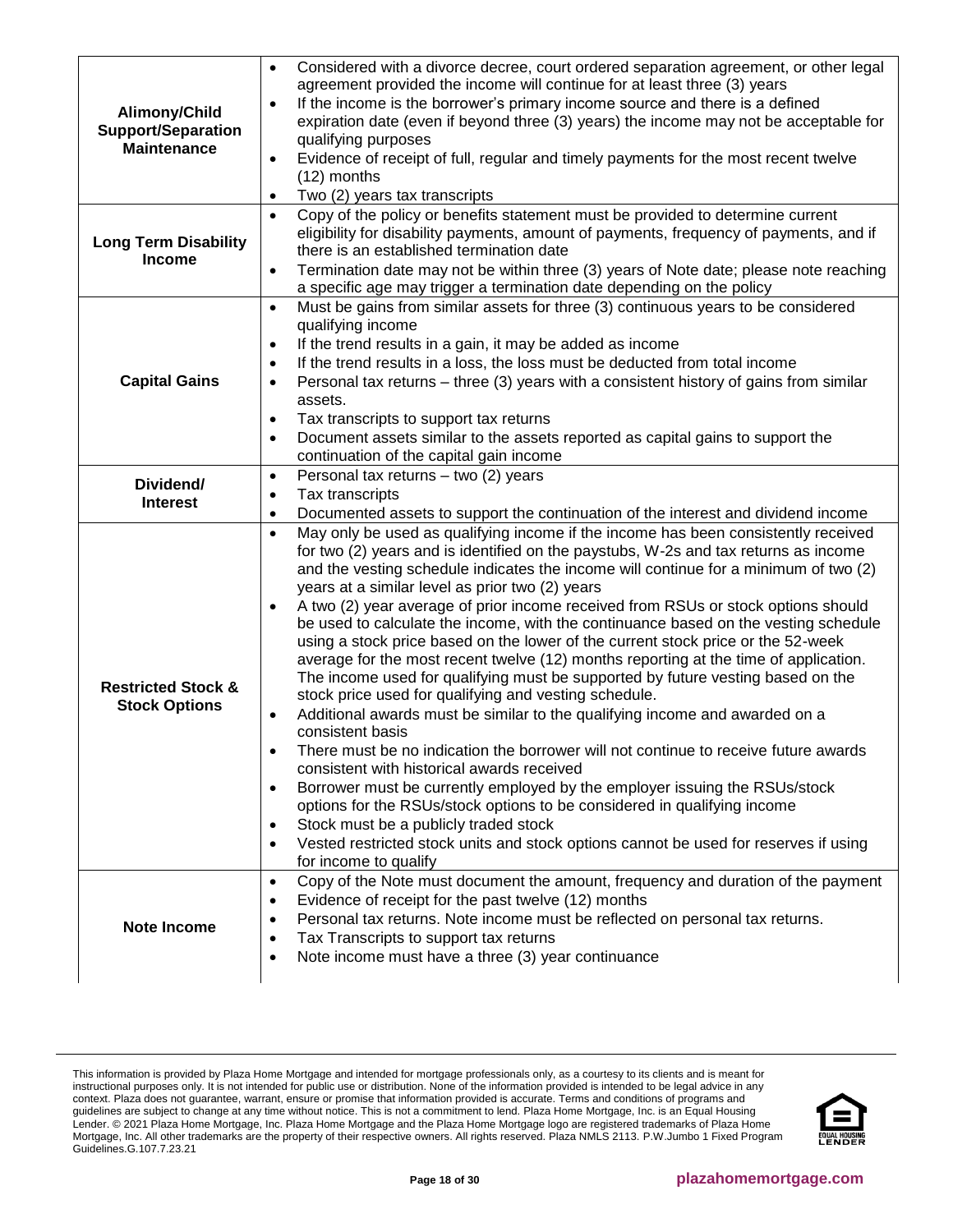|                           | Income from trusts may be used if guaranteed and regular payments will continue for at            |
|---------------------------|---------------------------------------------------------------------------------------------------|
|                           | least three (3) years.                                                                            |
|                           | Regular receipt of trust income for the past twelve (12) months must be documented<br>٠           |
|                           | Copy of trust agreement or trustee statement showing:<br>$\bullet$                                |
|                           | Total amount of borrower designated trust funds                                                   |
| <b>Trust Income</b>       | Terms of payment<br>$\circ$                                                                       |
|                           | Duration of trust<br>$\Omega$                                                                     |
|                           | Evidence the trust is irrevocable<br>$\Omega$                                                     |
|                           | If trust fund assets are being used for down payment or closing costs, the loan file<br>$\bullet$ |
|                           | must contain adequate documentation to indicate the withdrawal of the assets will not             |
|                           | negatively affect income                                                                          |
|                           | <b>YTD</b> paystub<br>$\bullet$                                                                   |
|                           | W-2 forms or the equivalent<br>$\bullet$                                                          |
|                           | Personal tax returns reflecting the foreign earned income. Income must be reported<br>$\bullet$   |
| <b>Foreign Income</b>     | on two (2) years US tax returns                                                                   |
|                           | Tax transcripts<br>٠                                                                              |
|                           | <b>VVOE</b><br>$\bullet$                                                                          |
|                           | All income must be converted to US Currency<br>$\bullet$                                          |
|                           | Documentation must be provided to support continuation for three (3) years<br>$\bullet$           |
|                           | Income may be grossed up by applicable tax amount.<br>$\bullet$                                   |
| <b>Non-Taxable Income</b> | Personal tax returns must be provided to confirm income is non-taxable<br>$\bullet$               |
|                           | Tax transcripts to support tax returns<br>$\bullet$                                               |
|                           | If the borrower is not required to file a federal tax return, gross up to 25%                     |

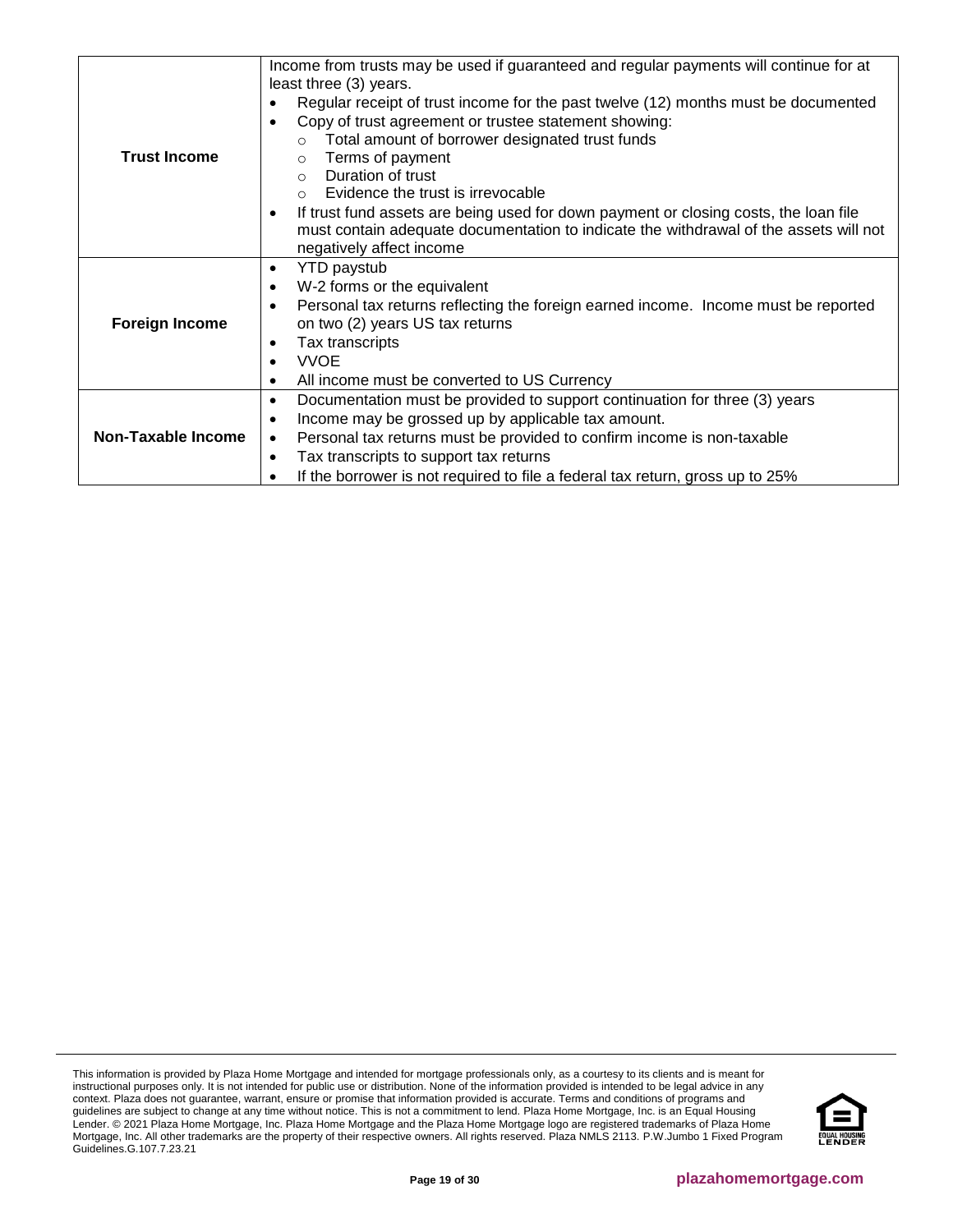|                                                                              | <b>Rental Income</b>                                                                                                                                                                                                                                                                                                                                                                                                                                                                                                                                                                                                                                                                                                                                                                                                                                                                                                                                                                                                                                                                                                                                                                                                                                                                                                                                                                                                                                                                                                                                                                                                                                                                                                                                                                                                                                                                                                                                                                                                                                                                                             |
|------------------------------------------------------------------------------|------------------------------------------------------------------------------------------------------------------------------------------------------------------------------------------------------------------------------------------------------------------------------------------------------------------------------------------------------------------------------------------------------------------------------------------------------------------------------------------------------------------------------------------------------------------------------------------------------------------------------------------------------------------------------------------------------------------------------------------------------------------------------------------------------------------------------------------------------------------------------------------------------------------------------------------------------------------------------------------------------------------------------------------------------------------------------------------------------------------------------------------------------------------------------------------------------------------------------------------------------------------------------------------------------------------------------------------------------------------------------------------------------------------------------------------------------------------------------------------------------------------------------------------------------------------------------------------------------------------------------------------------------------------------------------------------------------------------------------------------------------------------------------------------------------------------------------------------------------------------------------------------------------------------------------------------------------------------------------------------------------------------------------------------------------------------------------------------------------------|
| <b>All Properties</b><br><b>Except Departing</b><br><b>Primary Residence</b> | Lease agreements must be provided if rental income is used for qualifying purposes<br>٠<br>Current lease for each rental property, including commercial properties listed in<br>$\circ$<br>Part 1 of Schedule E of the 1040s; rent rolls are not allowed<br>If the current lease amount is less than the rental income reported on the tax<br>$\circ$<br>returns, justification for using the income from the tax returns must be provided<br>and warrant the use of the higher income; if there is no justification, the lease<br>amount less expense will be considered for rental income/loss<br>For leases that have a roll over clause, or the property is in a state where all<br>$\circ$<br>leases roll over, the following requirements must be met:<br>Copy of most recent lease<br>Current documentation to evidence receipt of rent (copy of check or deposit<br>into bank account) must be consistent with most recent lease<br>Personal tax returns - two (2) years<br>For properties listed on Schedule E, rental income should be calculated using net<br>$\circ$<br>rental income + depreciation + interest + taxes + insurance + HOA divided by<br>applicable months minus PITIA<br>If rental income is not available on the borrower's tax returns, net rental income<br>$\Omega$<br>should be calculated using gross rents x 75% minus PITIA<br>Two (2) years tax transcripts<br>$\circ$<br>Net rental income may be added to the borrower's total monthly income; net rental<br>$\bullet$<br>losses must be added to the borrower's total monthly obligations<br>If the subject property is the borrower's primary residence (one (1) unit property or<br>$\bullet$<br>one (1) unit property with an accessory unit) and generation rental income, the full<br>PITIA should be included in the borrower's total monthly obligations<br>If the subject property is the borrower's primary residence with two (2) units, rental<br>$\bullet$<br>income may be included for the unit not occupied by the borrower if the requirements<br>for a lease agreement and/or tax returns above are met |
| <b>Departure Residence</b>                                                   | If the borrower is converting their current primary residence to a rental property and using<br>rental income to qualify or offset the payment the following requirements apply:<br>Borrower must have documented equity in departure residence of 25%<br>$\bullet$<br>Documented equity may be evidenced by an exterior or full appraisal dated within six<br>$\bullet$<br>(6) months of subject transaction; or documented equity may be evidenced by the<br>original sales price and the current unpaid principal balance<br>Copy of current lease agreement<br>$\bullet$<br>Copy of security deposit and evidence of deposit to borrower's account                                                                                                                                                                                                                                                                                                                                                                                                                                                                                                                                                                                                                                                                                                                                                                                                                                                                                                                                                                                                                                                                                                                                                                                                                                                                                                                                                                                                                                                           |

This information is provided by Plaza Home Mortgage and intended for mortgage professionals only, as a courtesy to its clients and is meant for instructional purposes only. It is not intended for public use or distribution. None of the information provided is intended to be legal advice in any context. Plaza does not guarantee, warrant, ensure or promise that information provided is accurate. Terms and conditions of programs and guidelines are subject to change at any time without notice. This is not a commitment to lend. Plaza Home Mortgage, Inc. is an Equal Housing Lender. © 2021 Plaza Home Mortgage, Inc. Plaza Home Mortgage and the Plaza Home Mortgage logo are registered trademarks of Plaza Home Mortgage, Inc. All other trademarks are the property of their respective owners. All rights reserved. Plaza NMLS 2113. P.W.Jumbo 1 Fixed Program Guidelines.G.107.7.23.21

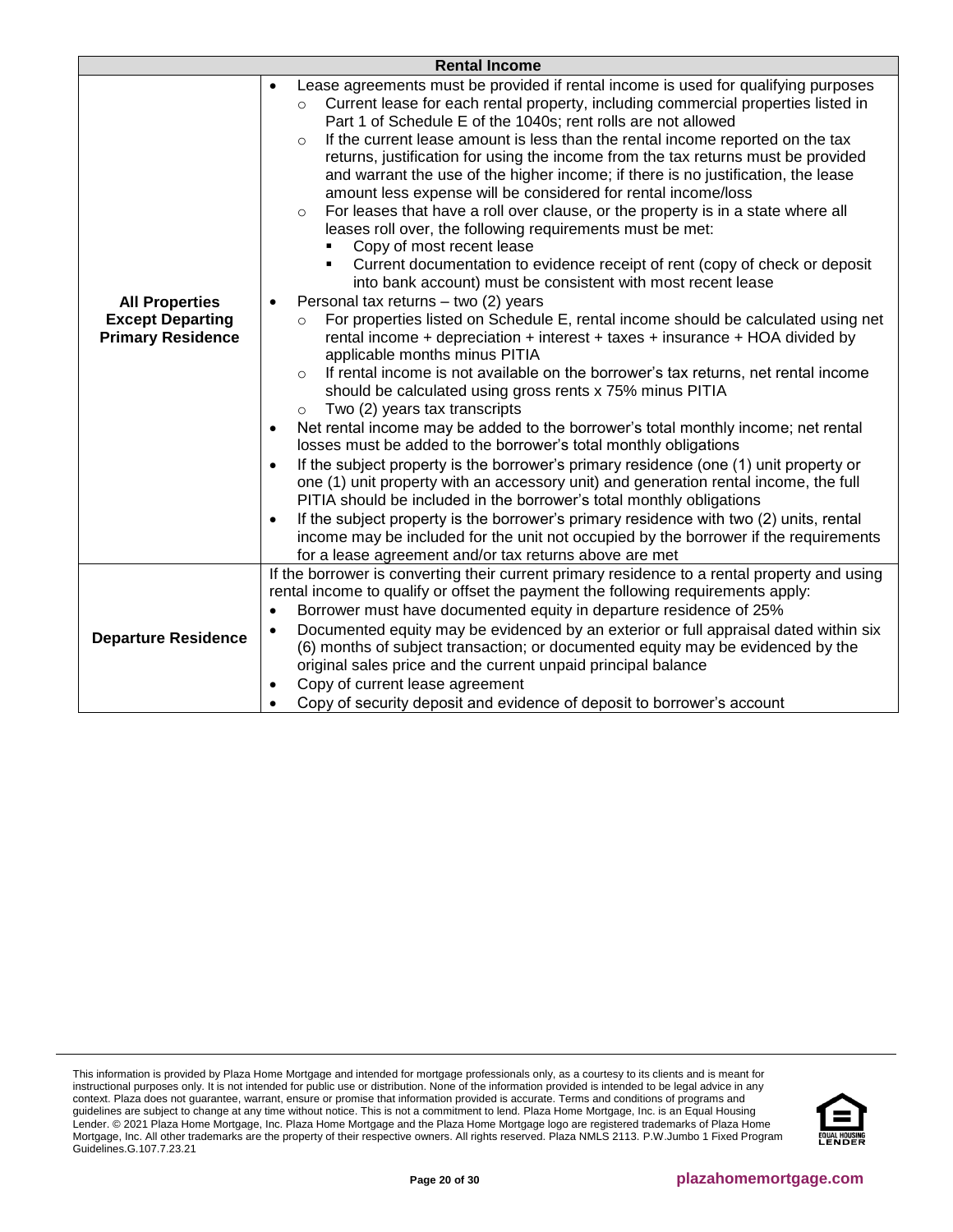- <span id="page-20-0"></span>• Refer to the **[Program Matrix](#page-1-0)** for qualifying ratios.
- 43% for LTV/CLTV/HCLTV ≤ 80%
- 36% for LTV/CLTV/HCLTV > 80%
- Transactions resulting in significant payment shock should always be considered by the underwriter. The borrower's income must clearly support the borrower's ability to make the higher monthly payment. It is always at the underwriter's discretion to require additional verification of assets or a larger down payment as a compensating factor for a loan with high payment shock.
- For other properties owned, documentation to confirm the amount and/or presence or absence of liability for P&I, taxes, insurance, HOA dues, lease payments or other property-related expenses must be provided.

**Revolving Charges/Lines of Credit:** The monthly payment on revolving accounts with a balance must be included in the borrower's DTI, regardless of the number of months remaining. If the credit report does not reflect a payment and the actual payment cannot be determined, a minimum payment may be calculated using the greater of \$10 or 5%.

**Installment Debt:** Installment debts lasting ten (10) months or more must be included in the DTI.

**Payoff of or Paydown of Debt:** Payoff or paydown of debt solely to qualify must be carefully evaluated and considered in the overall loan analysis. The borrower's history of credit use should be a factor in determining whether the appropriate approach is to include or exclude debt for qualification. As a rule of thumb:

- Installment loans that are being paid off or paid down to 10 or fewer remaining monthly payments should generally not be included in the borrower's long-term debt.
- If a revolving account is to be paid off and closed, a monthly payment on the current outstanding balance may not need to be included in the borrower's long-term debt, i.e., not included in the DTI ratio.

**30-day Charge Accounts:** If the credit report reflects an open-end of net thirty (30) day account, the balance owing must be subtracted from liquid assets.

# **HELOCs & Other Real Estate Owned:**

- HELOCS with a current outstanding balance with no payment reflected on the credit report may have the payment documented with a current billing statement.
- HELOCs with a current \$0 balance do not need a payment included in the DTI unless using for down payment or closing costs.
- Other REO: Monthly PITIA for any additional properties owned by the borrower including second homes and investment properties with a negative cash flow must be included in the DTI. Principal, interest, tax, insurance and assessments must be documented for all REO. It is not acceptable to simply use the REO payment on the credit report.
- REO owned free and clear: Current real estate taxes and insurance on properties owned free and clear must be documented and included in the DTI.

**Student Loans:** For all student loans, whether deferred, in forbearance, or in repayment, a monthly payment must be included in the borrower's monthly debt obligation.

- If a monthly payment is provided on the credit report, the amount indicated for the monthly payment may be used in qualifying.
- If the credit report does not provide a monthly payment or if it shows \$0 as the monthly payment, the monthly payment may be one of the options below:
	- $\circ$  Loan payment indicated on student loan documentation verifying monthly payment is based on an income-driven plan
	- o For deferred loans or loans in forbearance:

This information is provided by Plaza Home Mortgage and intended for mortgage professionals only, as a courtesy to its clients and is meant for instructional purposes only. It is not intended for public use or distribution. None of the information provided is intended to be legal advice in any context. Plaza does not guarantee, warrant, ensure or promise that information provided is accurate. Terms and conditions of programs and guidelines are subject to change at any time without notice. This is not a commitment to lend. Plaza Home Mortgage, Inc. is an Equal Housing Lender. © 2021 Plaza Home Mortgage, Inc. Plaza Home Mortgage and the Plaza Home Mortgage logo are registered trademarks of Plaza Home Mortgage, Inc. All other trademarks are the property of their respective owners. All rights reserved. Plaza NMLS 2113. P.W.Jumbo 1 Fixed Program Guidelines.G.107.7.23.21

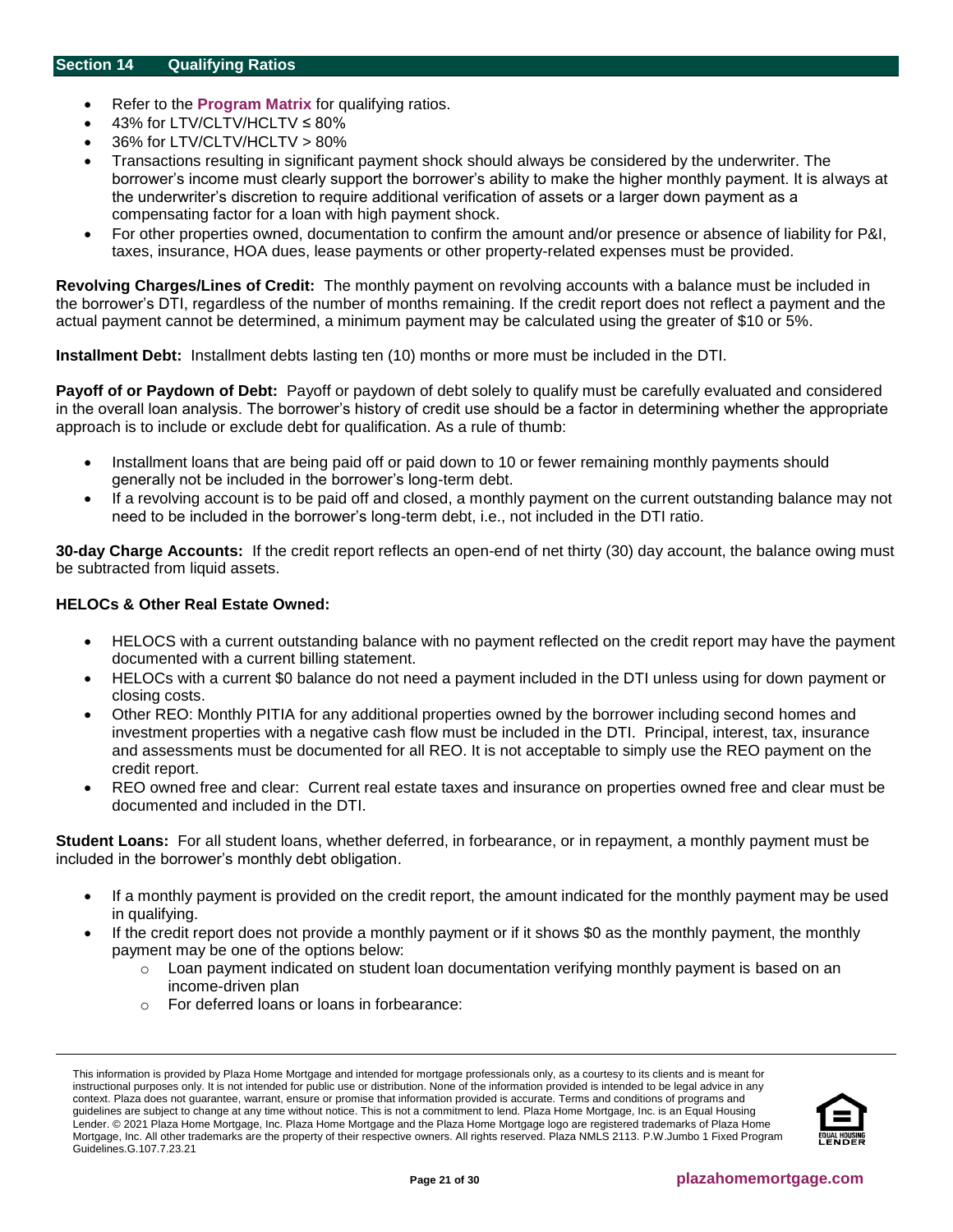- 1% of the outstanding loan balance (even if this amount is lower than the actual fully amortizing payment) or
- A fully amortizing payment using the documented loan repayment terms

**Auto Lease Payments:** Lease payments, regardless of the number of payments remaining, must be included in the DTI.

**Loans Secured by Financial Assets:** Life insurance policies, 401(k), IRAs, CDs, etc., do not require a payment to be included in the DTI if documentation is provided to show the borrower's financial asset as collateral for the loan.

**Child Support, Alimony, & Separate Maintenance Payments:** Payments must be included in qualifying DTI unless it is fully documented that there are 10 or fewer payments remaining.

- **Separation Agreement dated prior to 1/1/19:** Payments must be deducted from the borrower's income.
- **Agreement dated on or after 1/1/19:** Payments must be treated as a liability.

# **Contingent Liabilities:**

- **Co-Signed Loans:** The monthly payment on a co-signed loan may be excluded from the DTI if evidence of timely payments made by the primary obligor (other than the borrower) is provided for the most recent twelve (12) months and there are no late payments reporting on the account.
- **Court Order:** If the obligation to make payments on a debt has been assigned to another person by a court order, the payment may be excluded from the DTI if the following documents are provided:
	- o Copy of the court order
	- $\circ$  For mortgage debt, a copy of the document transferring ownership of property
	- $\circ$  If transfer of ownership has not taken place, any late payments associated with the repayment of the debt owing on the mortgage property should be considered when reviewing the borrower's credit profile.
- **Assumption with No Release of Liability:** The debt on a previous mortgage may be excluded from the DTI with evidence that the borrower no longer owns the property. The following requirements apply:
	- $\circ$  Payment history must be provided showing the mortgage on the assumed property has been current during the previous twelve (12) months, or
	- $\circ$  The value on the property, as established by an appraisal or sales price on the HUD-1/CD, results in an LTV of 75% or less

# **Departure Residence:**

- **Departure Residence Pending Sale:** To exclude the payment for a borrower's primary residence that is pending sale but will close after the subject transaction, the following requirements must be met:
	- $\circ$  A copy of an executed sales contract for the property pending sale and confirmation all contingences have been cleared/satisfied
	- o The pending sale transaction must be arm's length
	- $\circ$  The closing date for the departure residence must be within thirty (30) days of the subject transaction Note date
	- $\circ$  Six (6) months reserves must be verified for the PITIA of the departure residence
- **Departure Residence Subject to Guaranteed Buy-Out with Corporation Relocation:** To exclude the payment for a borrower's primary residence that is part of a Corporate Relocation, the following requirements must be met:
	- o Copy of the executed buy-out agreement verifying the borrower has no additional financial responsibility toward the departing residence once the property has been transferred to the third party
	- $\circ$  Guaranteed buy-out by the third party must occur within four (4) months of the fully executed guaranteed buy-out agreement
	- $\circ$  Evidence of receipt of equity advance if funds will be used for down payment or closing costs
	- $\circ$  Verification of an additional six (6) months PITIA of the departure residence

This information is provided by Plaza Home Mortgage and intended for mortgage professionals only, as a courtesy to its clients and is meant for instructional purposes only. It is not intended for public use or distribution. None of the information provided is intended to be legal advice in any context. Plaza does not guarantee, warrant, ensure or promise that information provided is accurate. Terms and conditions of programs and guidelines are subject to change at any time without notice. This is not a commitment to lend. Plaza Home Mortgage, Inc. is an Equal Housing Lender. © 2021 Plaza Home Mortgage, Inc. Plaza Home Mortgage and the Plaza Home Mortgage logo are registered trademarks of Plaza Home Mortgage, Inc. All other trademarks are the property of their respective owners. All rights reserved. Plaza NMLS 2113. P.W.Jumbo 1 Fixed Program Guidelines.G.107.7.23.21

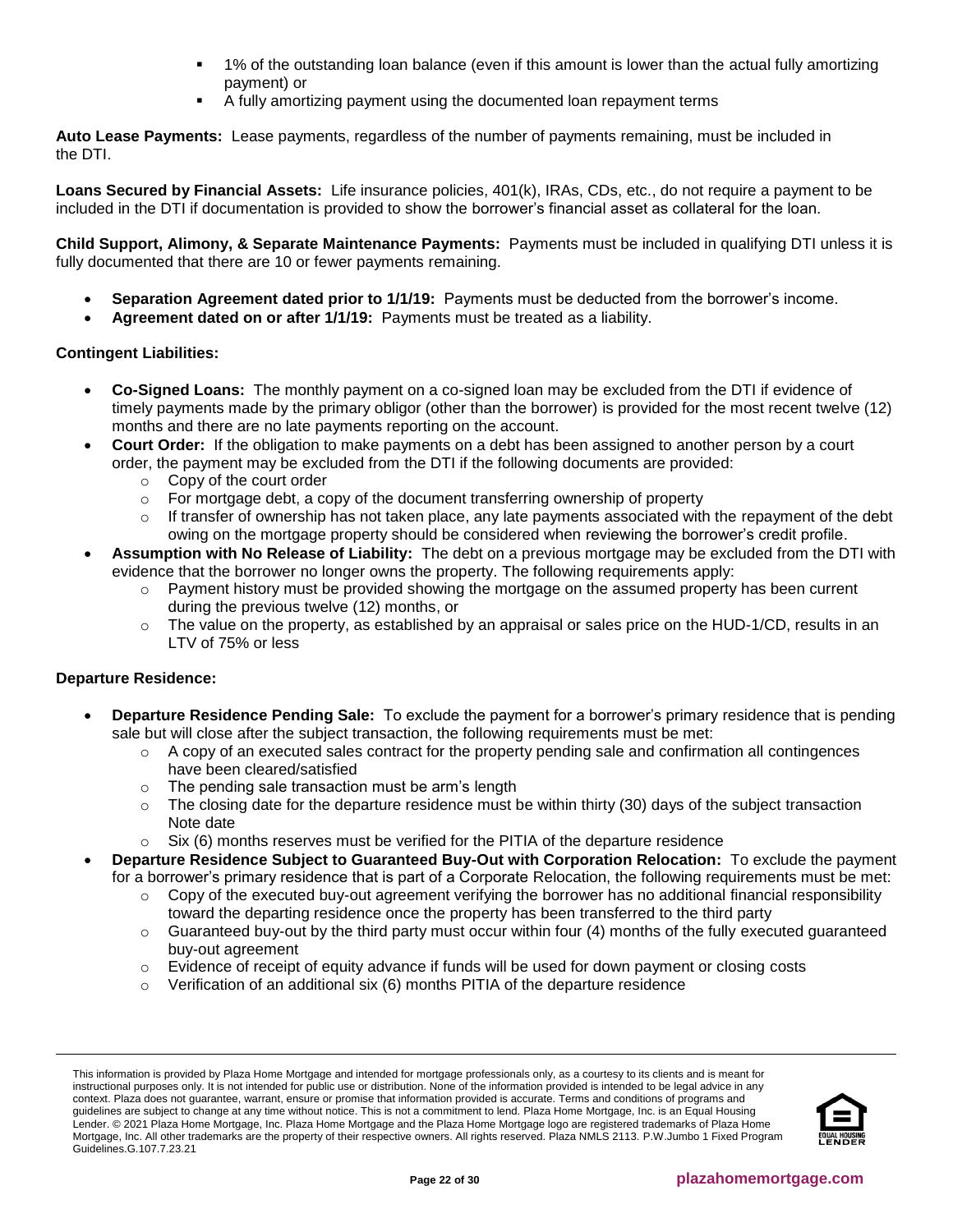**Pending Litigation:** If the 1003, title commitment or credit documents indicate that the borrower is party to a lawsuit, additional documentation must be obtained to determine no negative impact on the borrower's ability to repay, assets or collateral.

# <span id="page-22-0"></span>**Section 15 Down Payment / Gifts**

- Beyond the minimum reserve requirements, and to fully document the borrower's ability to meet their obligations, borrowers should disclose all liquid assets.
- Eligible assets must be held in a US account.
- Large deposits inconsistent with monthly income or deposits must be verified if using for down payment, reserves or closing costs.
- Lender is responsible for verifying large deposits did not result in any new undisclosed debt.
- Asset verification by a Fannie Mae approved asset validation provider is allowed in lieu of two (2) months statements provided by the borrower.
- The asset verification must provide sixty (60) days of account activity and include all items normally indicated on bank statements.

| <b>Assets</b>                                                        |                                                                                                                              |                                                                                                                                                                                                                                                                                                                                         |
|----------------------------------------------------------------------|------------------------------------------------------------------------------------------------------------------------------|-----------------------------------------------------------------------------------------------------------------------------------------------------------------------------------------------------------------------------------------------------------------------------------------------------------------------------------------|
| <b>Asset Type</b>                                                    | % Eligible for<br><b>Calculation of Funds</b>                                                                                | <b>Requirements</b>                                                                                                                                                                                                                                                                                                                     |
| <b>Checking/Savings/</b><br><b>Money Market/CD</b>                   | 100%                                                                                                                         | Two (2) months most recent statements<br>$\bullet$                                                                                                                                                                                                                                                                                      |
| <b>Publicly Traded</b><br><b>Stocks/Bonds/Mutual</b><br><b>Funds</b> | 100%                                                                                                                         | Two (2) months most recent statements<br>$\bullet$<br>Non-vested stock is ineligible<br>$\bullet$<br>Margin account and/or pledged asset balances must be<br>$\bullet$<br>deducted                                                                                                                                                      |
|                                                                      | If borrower is $\geq$ 59 $\frac{1}{2}$ , then<br>70% of the vested value<br>after the reduction of any<br>outstanding loans. | Most recent statement(s) covering a two (2) month<br>$\bullet$<br>period.<br>Evidence of liquidation if using for down payment or<br>$\bullet$<br>closing costs.                                                                                                                                                                        |
| <b>Retirement Accounts</b><br>(401(k), IRA, etc.)                    | If borrower is $<$ 59 $\frac{1}{2}$ , then<br>60% of the vested value<br>after the reduction of any<br>outstanding loans.    | Evidence of access to funds required for employer-<br>$\bullet$<br>sponsored retirement accounts.<br>Retirement accounts that do not allow for any type of<br>$\bullet$<br>withdrawal are ineligible for reserves.<br>Minimum of three (3) months reserves must from non-<br>$\bullet$<br>retirement sources.                           |
| <b>Cash Value of Life</b><br><b>Insurance/Annuities</b>              | 100% of value unless<br>subject to penalties                                                                                 | Most recent statement(s) covering a two (2) month<br>$\bullet$<br>period.                                                                                                                                                                                                                                                               |
| 1031 Exchange                                                        | 100% of eligible<br>Exchange funds                                                                                           | Allowed on second home and investment purchases<br>$\bullet$<br>only.<br>Reverse 1031 exchanges not allowed.<br>$\bullet$<br>HUD-1/CD for both properties.<br>$\bullet$<br>Exchange agreement.<br>$\bullet$<br>Sales contract for exchange property.<br>$\bullet$<br>Verification of funds from the Exchange intermediary.<br>$\bullet$ |
| <b>Business Funds</b>                                                | Up to 100% for down<br>payment & closing costs<br>and up to 50% for<br>reserves                                              | Cash flow analysis required using most recent three (3)<br>$\bullet$<br>months business bank statements to determine no<br>negative impact to business.<br>Business bank statements must not reflect any NSFs<br>$\bullet$<br>(non-sufficient funds) or overdrafts.                                                                     |

This information is provided by Plaza Home Mortgage and intended for mortgage professionals only, as a courtesy to its clients and is meant for instructional purposes only. It is not intended for public use or distribution. None of the information provided is intended to be legal advice in any context. Plaza does not guarantee, warrant, ensure or promise that information provided is accurate. Terms and conditions of programs and guidelines are subject to change at any time without notice. This is not a commitment to lend. Plaza Home Mortgage, Inc. is an Equal Housing Lender. © 2021 Plaza Home Mortgage, Inc. Plaza Home Mortgage and the Plaza Home Mortgage logo are registered trademarks of Plaza Home Mortgage, Inc. All other trademarks are the property of their respective owners. All rights reserved. Plaza NMLS 2113. P.W.Jumbo 1 Fixed Program Guidelines.G.107.7.23.21

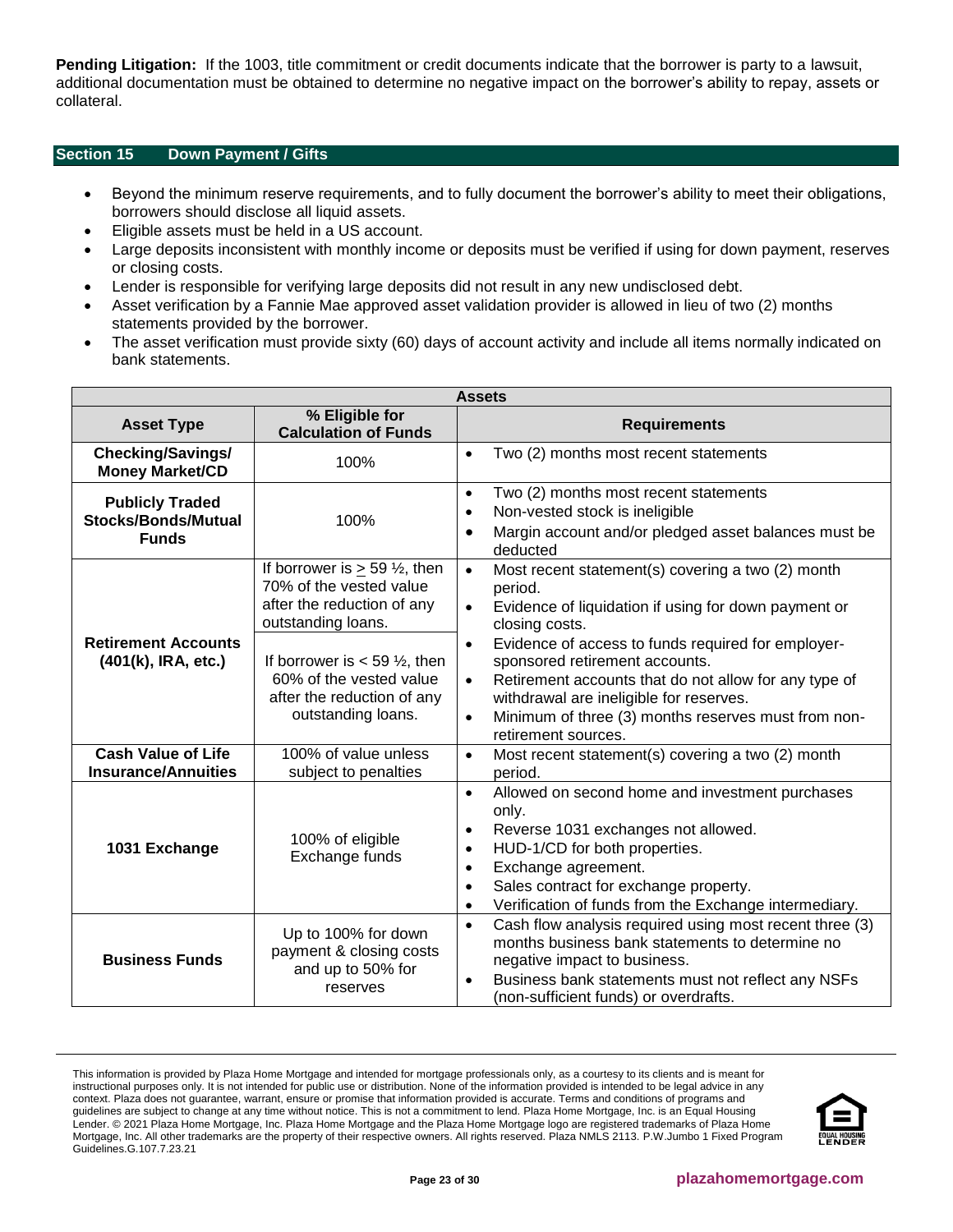|                   |                                                                                                                                                                                                                                                                                                         | Business bank statements must be no older than the<br>$\bullet$<br>latest three months represented on the year-to-date<br>profit and loss statement.<br>If borrower(s) ownership in the business is less than<br>$\bullet$<br>100%, the following requirements must be met:<br>Borrower(s) must have majority ownership of 51%<br>$\circ$<br>or greater                                                                                                                                                                                                                                                                                                                                                                |
|-------------------|---------------------------------------------------------------------------------------------------------------------------------------------------------------------------------------------------------------------------------------------------------------------------------------------------------|------------------------------------------------------------------------------------------------------------------------------------------------------------------------------------------------------------------------------------------------------------------------------------------------------------------------------------------------------------------------------------------------------------------------------------------------------------------------------------------------------------------------------------------------------------------------------------------------------------------------------------------------------------------------------------------------------------------------|
|                   |                                                                                                                                                                                                                                                                                                         | The other owners of the business must provide an<br>$\circ$<br>access letter to the business funds<br>Borrower(s) % of ownership must be applied to the<br>$\circ$<br>balance of business funds for use by borrower(s)<br>Business funds for reserves or a combination of<br>$\bullet$<br>personal/business funds for reserves, then at least 50%<br>of the reserve requirement must be personal, liquid and<br>non-retirement for the subject property and any<br>additional financed REO.<br>Business funds must be reduced by 50% prior to being<br>$\bullet$<br>used to meet reserve requirements.                                                                                                                 |
| <b>Gift Funds</b> | May be used once<br>$\bullet$<br>borrower has<br>contributed 5% of their<br>own funds<br>Not allowed for<br>$\bullet$<br>reserves<br>Not allowed on LTVs<br>$\bullet$<br>$>80\%$<br>Not allowed on<br>$\bullet$<br>investment properties<br>Not allowed for FTHB<br>$\bullet$<br>if loan amount $> $1M$ | Donor must be a family member, future spouse or<br>$\bullet$<br>domestic partner.<br>Executed gift letter with gift amount and source, donor's<br>$\bullet$<br>name, address, phone number and relationship.<br>Must verify sufficient funds to cover the gift are either in<br>$\bullet$<br>the donor's account or have been transferred to the<br>borrower's account. Acceptable documentation includes<br>the following:<br>Copy of donor's check and borrower's deposit slip<br>$\circ$<br>Copy of donor's withdrawal slip and borrower's<br>$\circ$<br>deposit slip<br>Copy of donor's check to the closing agent<br>$\circ$<br>A settlement statement/CD showing receipt of the<br>$\circ$<br>donor's gift check |

# <span id="page-23-0"></span>**Section 16 Reserves**

- Refer to Assets above for funds eligible for reserves.
- Minimum of three (3) months reserves must be liquid and from non-retirement sources. All reserves may come from retirement funds considered liquid for borrowers of retirement age.

| Occupancy                  | <b>Loan Amount</b>                  | <b>Required Reserves</b> |
|----------------------------|-------------------------------------|--------------------------|
| <b>Primary Residence</b>   | $\leq$ \$1,000,000 & LTV $\leq$ 80% | 6 months                 |
|                            | $\leq$ \$1,000,000 & LTV > 80%      | 12 months                |
|                            | $$1,000,001 - $1,500,000 \le 80\%$  | 9 months                 |
|                            | $$1,000,001 - $1,500,000 > 80\%$    | 15 months                |
|                            | $$1,500,001 - $2,000,000$           | 12 months                |
|                            | $$2,000,001 - $2,500,000$           | 24 months                |
| Second Home                | $\leq$ \$1,000,000                  | 12 months                |
|                            | $$1,000,001 - $1,500,000$           | 18 months                |
|                            | $$1,500,001 - $2,000,000$           | 24 months                |
|                            | $$2,000,001 - $2,500,000$           | 36 months                |
|                            | $\leq$ \$1,000,000                  | 18 months                |
| <b>Investment Property</b> | $$1,000,001 - $1,500,000$           | 24 months                |

This information is provided by Plaza Home Mortgage and intended for mortgage professionals only, as a courtesy to its clients and is meant for instructional purposes only. It is not intended for public use or distribution. None of the information provided is intended to be legal advice in any context. Plaza does not guarantee, warrant, ensure or promise that information provided is accurate. Terms and conditions of programs and guidelines are subject to change at any time without notice. This is not a commitment to lend. Plaza Home Mortgage, Inc. is an Equal Housing Lender. © 2021 Plaza Home Mortgage, Inc. Plaza Home Mortgage and the Plaza Home Mortgage logo are registered trademarks of Plaza Home Mortgage, Inc. All other trademarks are the property of their respective owners. All rights reserved. Plaza NMLS 2113. P.W.Jumbo 1 Fixed Program Guidelines.G.107.7.23.21

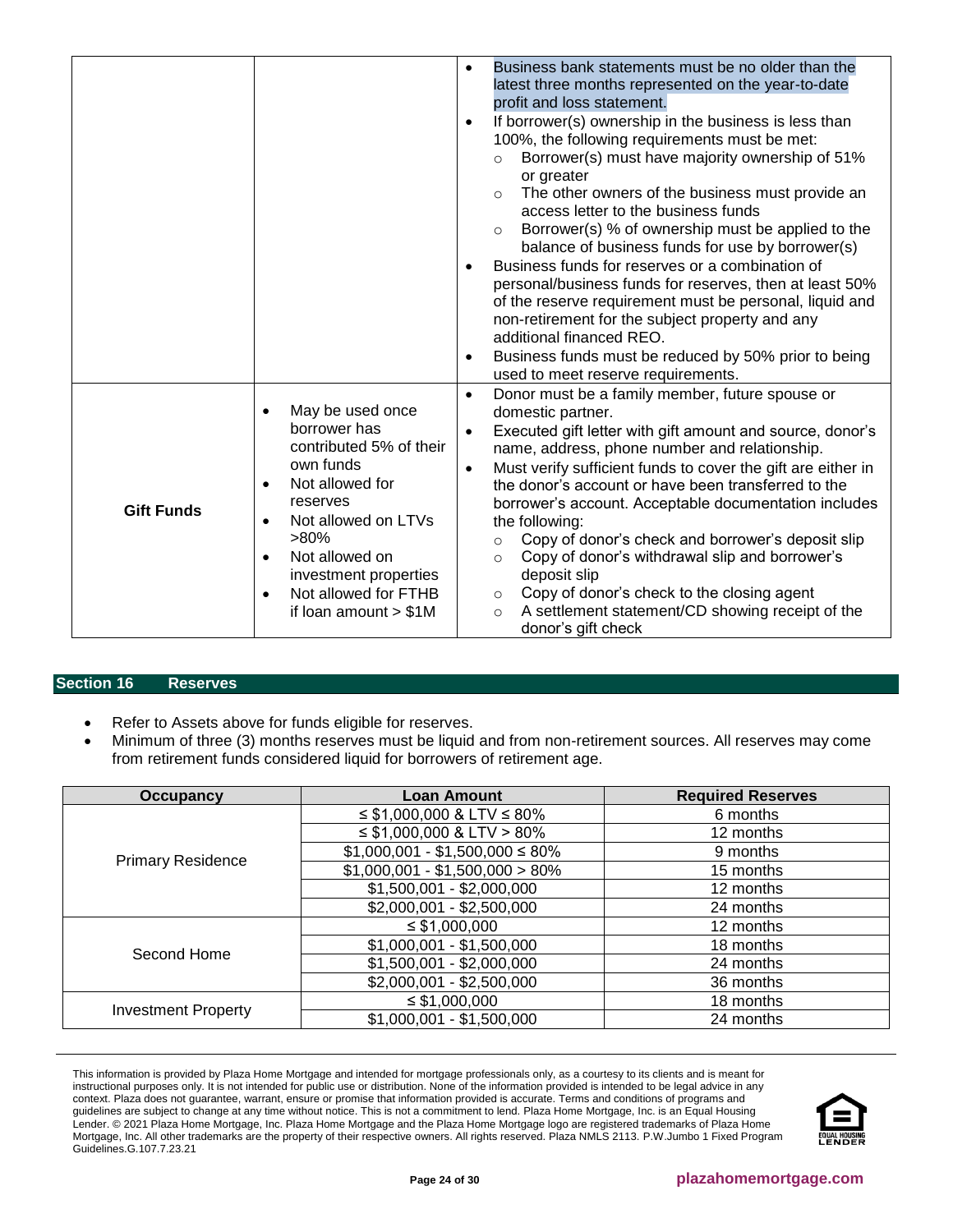|                             | <b>Loan Amount</b>                  | <b>Required Reserves</b> |
|-----------------------------|-------------------------------------|--------------------------|
|                             | $\leq$ \$1,000,000 & LTV $\leq$ 80% | 12 months                |
| <b>First-Time Homebuyer</b> | $\leq$ \$1,000,000 & LTV > 80%      | 18 months                |
|                             | $$1,000,001 - $1,500,000 \le 80\%$  | 15 months                |
|                             | $$1,000,001 - $1,500,000 > 80\%$    | 21 months                |

**Reserves and Multiple Financed Properties:** All financed properties, other than the subject property, require an additional 6 months PITIA reserves for each property.

# **Ineligible Sources for Reserves:**

- **Gift funds**
- Cash proceeds from the subject transaction
- Bridge loans
- Borrowed funds, including funds secured by other assets
- Proceeds from the sale of non-real estate assets

# <span id="page-24-0"></span>**Section 17 Interested Party Contributions**

Interested party contributions include funds contributed by the property seller, builder, real estate agent/broker, mortgage lender or their affiliates and/or any other party with an interest in the real estate transaction. The following restrictions for interested party contributions apply:

- May only be used for closing costs and prepaid expenses and may not be used for down payment or reserves.
- Maximum interested party contributions are limited to:

| Occupancy                    | <b>LTV/CLTV/HCLTV</b> | <b>Maximum Seller Contributions</b> |
|------------------------------|-----------------------|-------------------------------------|
| <b>Primary Residence and</b> | 80% >                 | 3%                                  |
| Second Home                  | : 80%                 | 6%                                  |
| Investment Properties        | AII LTVs              | 2%                                  |

# **Seller Concessions:**

- All seller concessions must be addressed in the sales contract, appraisal and HUD-1/CD.
- A seller concession is defined as any interested party contribution beyond the stated limits, in the above section, or any amounts not being used for closing costs or prepaid expenses (i.e., funds for repairs not completed prior to closing is a seller concession).
- If a seller concession is present, both the appraised value and sales price must be reduced by the concession amount for purposes of calculating the LTV/CLTV/HCLTV.

This information is provided by Plaza Home Mortgage and intended for mortgage professionals only, as a courtesy to its clients and is meant for instructional purposes only. It is not intended for public use or distribution. None of the information provided is intended to be legal advice in any context. Plaza does not guarantee, warrant, ensure or promise that information provided is accurate. Terms and conditions of programs and guidelines are subject to change at any time without notice. This is not a commitment to lend. Plaza Home Mortgage, Inc. is an Equal Housing Lender. © 2021 Plaza Home Mortgage, Inc. Plaza Home Mortgage and the Plaza Home Mortgage logo are registered trademarks of Plaza Home Mortgage, Inc. All other trademarks are the property of their respective owners. All rights reserved. Plaza NMLS 2113. P.W.Jumbo 1 Fixed Program Guidelines.G.107.7.23.21

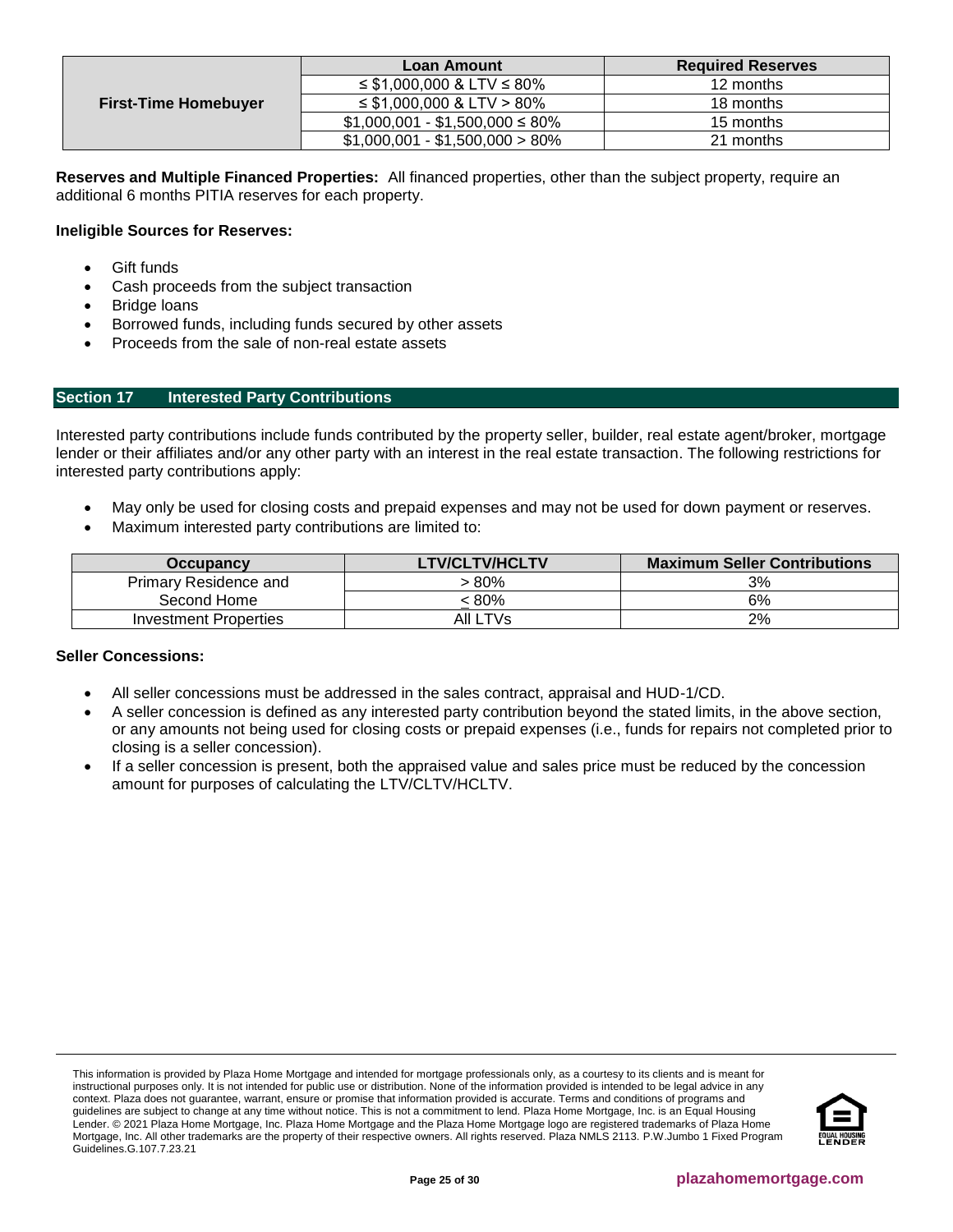# <span id="page-25-0"></span>**Eligible Properties:**

- Attached/detached SFRs
- Attached/detached PUDs
- Condos
- Co-ops
- 1-4 units

#### **Condominiums:**

- Attached condos must be Fannie Mae Warrantable
	- o Limited review allowed for attached units in established condominium projects
		- Eligible transactions as per Fannie Mae guidelines
			- Projects located in Florida are not eligible for limited review
	- o CPM or PERS allowed
	- o Full Review allowed. Warranty to Fannie Mae full review guidelines
	- $\circ$  Projects with 2-4 units no condominium review or condominium warranty is required. Fannie Mae basic requirements apply
	- o Florida attached condominiums limited to 50% LTV/CLTV/HCLTV on investment transactions
	- $\circ$  Condominium documents to support condominium eligibility review must be no older than 120 days from Note date
- Condominiums Detached (including site condominiums)
	- No condominium review or condominium warranty is required. Fannie Mae basic requirements apply

# **Co-op:**

- The co-op project must be reviewed and approved by Plaza.
- Must meet Fannie Mae cooperative project standards
- Must be located in the states of California, Connecticut, Florida, Illinois, Maryland, New Jersey, New York or Washington D.C.
- Refer to Plaza's **[Project Standards](https://resourcecenter.plazahomemortgage.com/PHMIDocPublisher.nsf/All/1C8504812F19222A07257D6B006262D7?OpenDocument)** for Plaza's complete co-op requirements.
- Plaza Underwriters must follow Plaza's **[Cooperative \(Co-Op\) Project Approval Process and Key Document](https://resourcecenter.plazahomemortgage.com/PHMIDocPublisher.nsf/0/2DA21D6DDDC485C407257D5C00693834)  [Requirements](https://resourcecenter.plazahomemortgage.com/PHMIDocPublisher.nsf/0/2DA21D6DDDC485C407257D5C00693834)**.

# **Properties with > 10 < 40 acres:**

- 20, 25 or 30-year fixed rate only
- Maximum 35% land to value
- No income producing attributes
- Properties > 20 acres reduce maximum LTV by 10%

#### **Miscellaneous:**

- Leaseholds must meet Fannie Mae requirements
- Deed/resale restrictions must meet Fannie Mae requirements
- Properties with solar panels must meet Fannie Mae requirements

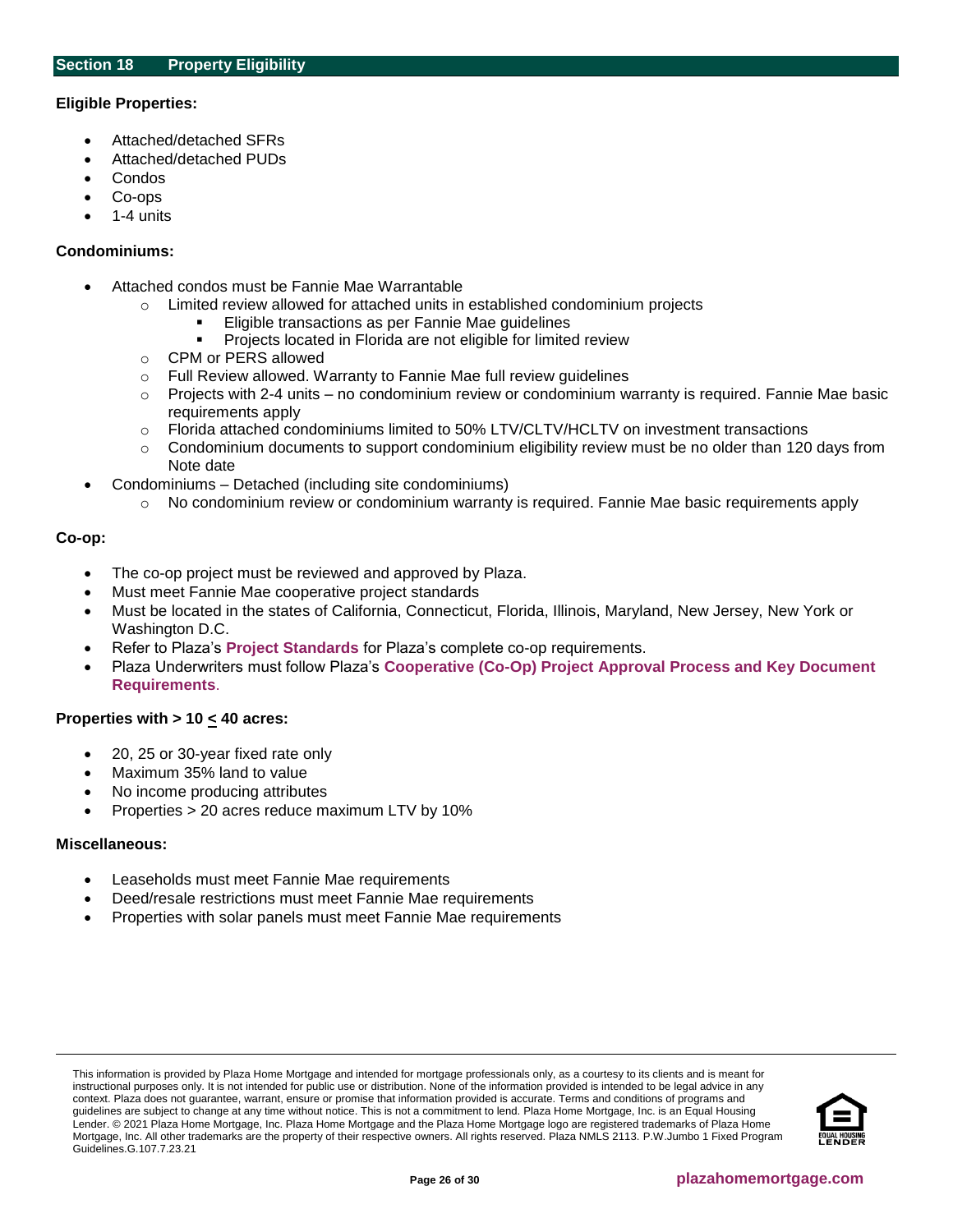# **Unpermitted Additions:**

Properties with unpermitted additions will be reviewed on a case-by-case basis.

The property must meet zoning requirements and the appraiser must identify that the improvements have been made in a workmanlike manner and are consistent with the architecture of the remainder of the home.

# **Ineligible Properties:**

- 2-4 unit second home properties
- 3-4 unit owner occupied properties
- Condotels/Condo Hotels
- Manufactured Homes/Mobile Homes
- Mixed-Use Properties
- Model Home Leasebacks
- Non-Warrantable Condominiums
- Properties with condition rating of C5/C6
- Properties with construction rating of Q6
- Properties located in areas where a valid security interest in the property cannot be obtained
- Properties >40 acres
- Properties with a private transfer fee covenant unless the covenant is excluded under 12CFR 1228 as an excepted transfer fee covenant
- Tenants-in-Common projects (TICs)
- Unique properties
- Working farms, ranches or orchards
- Commercial properties
- Geodesic dome homes
- Geothermal homes
- **Timeshares**
- Properties subject to existing oil or gas leases (exceptions allowed case-by-case)
- Properties located on Indian/Native American tribal land
- Properties with UCC filings<sup>1</sup>, private transfer covenants, mechanics liens and other items that would impact title (including PACE liens), marketability or foreclosure are not allowed. **<sup>1</sup>** Properties with solar panels are eligible and must follow Fannie Mae guidelines.

# <span id="page-26-0"></span>**Section 19 Appraisal**

All appraisals must be ordered and processed in compliance with Appraiser Independence Requirements (AIR). Appraisals on wholesale transactions must be ordered through a Plaza approved Appraisal Management Company (AMC). Appraisals will be reviewed by Plaza and will also require a satisfactory CDA ordered by Plaza.

- Any personal property transferred with a property sale must be deemed to have zero transfer value, as indicated by the sales contract and the appraisal.
- If any value is associated with the personal property, the sales price and appraised value must be reduced by the personal property value for purposes of calculating the LTV/CLTV/HCLTV.

| <b>First Lien Loan Amount</b> | <b>Appraisal Requirement</b> |  |  |
|-------------------------------|------------------------------|--|--|
| <b>Purchase Transactions</b>  |                              |  |  |
| $\leq$ \$2,000,000            | 1 Full Appraisal             |  |  |
| > \$2,000,000                 | 2 Full Appraisals            |  |  |
| <b>Refinance Transactions</b> |                              |  |  |
| $\leq$ \$1,500,000            | 1 Full Appraisal             |  |  |
| > \$1,500,000                 | 2 Full Appraisals            |  |  |

This information is provided by Plaza Home Mortgage and intended for mortgage professionals only, as a courtesy to its clients and is meant for instructional purposes only. It is not intended for public use or distribution. None of the information provided is intended to be legal advice in any context. Plaza does not guarantee, warrant, ensure or promise that information provided is accurate. Terms and conditions of programs and guidelines are subject to change at any time without notice. This is not a commitment to lend. Plaza Home Mortgage, Inc. is an Equal Housing Lender. © 2021 Plaza Home Mortgage, Inc. Plaza Home Mortgage and the Plaza Home Mortgage logo are registered trademarks of Plaza Home Mortgage, Inc. All other trademarks are the property of their respective owners. All rights reserved. Plaza NMLS 2113. P.W.Jumbo 1 Fixed Program Guidelines.G.107.7.23.21

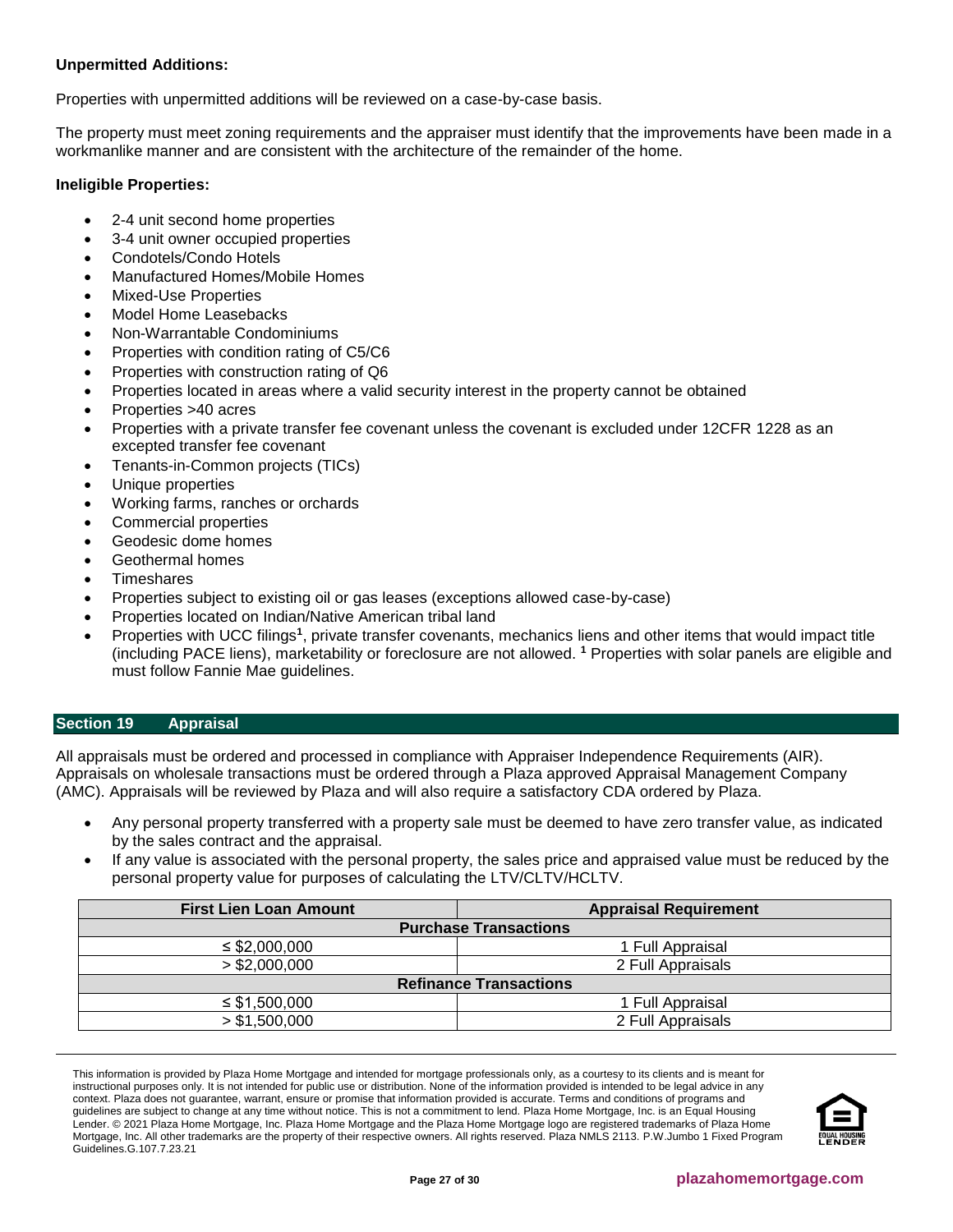# **In addition to the following, refer to Fannie Mae guidelines for appraisal requirements:**

- Investment Properties: A rent comparable schedule is required for all investment property transactions.
	- Appraisals should not include comparable sales greater than 6 months old at the time of underwriting review.
- Properties with values significantly in excess of the predominant value of the subject property's market area may be ineligible.
- Fannie Mae/Freddie Mac Forms 1004/70, 1025/72, 1073/465 or 2090 must be used.
- The appraisal must be dated within 120 days of the Note date. After a 120 day period, a new appraisal is required (recertification of value is not acceptable).
- When 2 appraisals are required, the following apply:
	- o Appraisals must be completed by 2 independent companies.
	- $\circ$  The LTV will be determined by the lower of the 2 appraised values as long as the lower appraisal supports the value conclusion. The final inspection and/or recertification of value must be for the appraisal with the lower value.
	- $\circ$  The underwriter must review both appraisal reports and address any inconsistencies between the 2 reports and all discrepancies must be reconciled.

# **Collateral Desktop Assessment:**

- Appraisals with a Collateral Underwriter (CU) score > 2.5 require a "Collateral Desktop Analysis Jumbo (CDA) Pre-Fund" analysis as described below.
- Appraisals/loans where all of the following apply do not need a CDA:
	- $\circ$  CU score  $\leq$  2.5, and
	- $\circ$  LTV  $\leq$  80%, and
	- $\circ$  Loan amount  $\leq$  \$1,500,000
- When required, A "Collateral Desktop Analysis Jumbo (CDA) Pre-Fund" will be ordered by Plaza after the underwriter has reviewed the appraisal.
- The CDA is required to support the value of the appraisal. If the CDA returns a value that is "Indeterminate" or if the CDA indicates a lower value than the appraised value by more than 10%, then one (1) of the following requirements must be met:
	- $\circ$  A Clear Capital BPO and a Clear Capital Value Reconciliation of Three Reports is required. The Value Reconciliation will be used for the appraised value of the property. OR,
	- o A field review *or* 2nd full appraisal may be provided. The lower of the two values will be used as the appraised value of the property.
- If two (2) full appraisals are provided, a CDA is not required.

**Transferred Appraisals:** Transferred appraisals are not allowed.

# <span id="page-27-0"></span>**Section 20 Geographic Restrictions**

Program specific geographic restrictions are identified below. Refer to the Appraisal Policy in Plaza's **[Credit Guidelines](https://resourcecenter.plazahomemortgage.com/phmidocpublisher.nsf/All/EC8A4379A5DA48C807257CBC0054308F?OpenDocument)** for general guidelines and restrictions.

**Florida:** Florida condominiums limited to 50% LTV/CLTV/HCLTV on investment transactions.

**Hawaii:** Properties in Lava Flow Zones 1 or 2 are not allowed.

This information is provided by Plaza Home Mortgage and intended for mortgage professionals only, as a courtesy to its clients and is meant for instructional purposes only. It is not intended for public use or distribution. None of the information provided is intended to be legal advice in any context. Plaza does not guarantee, warrant, ensure or promise that information provided is accurate. Terms and conditions of programs and guidelines are subject to change at any time without notice. This is not a commitment to lend. Plaza Home Mortgage, Inc. is an Equal Housing Lender. © 2021 Plaza Home Mortgage, Inc. Plaza Home Mortgage and the Plaza Home Mortgage logo are registered trademarks of Plaza Home Mortgage, Inc. All other trademarks are the property of their respective owners. All rights reserved. Plaza NMLS 2113. P.W.Jumbo 1 Fixed Program Guidelines.G.107.7.23.21

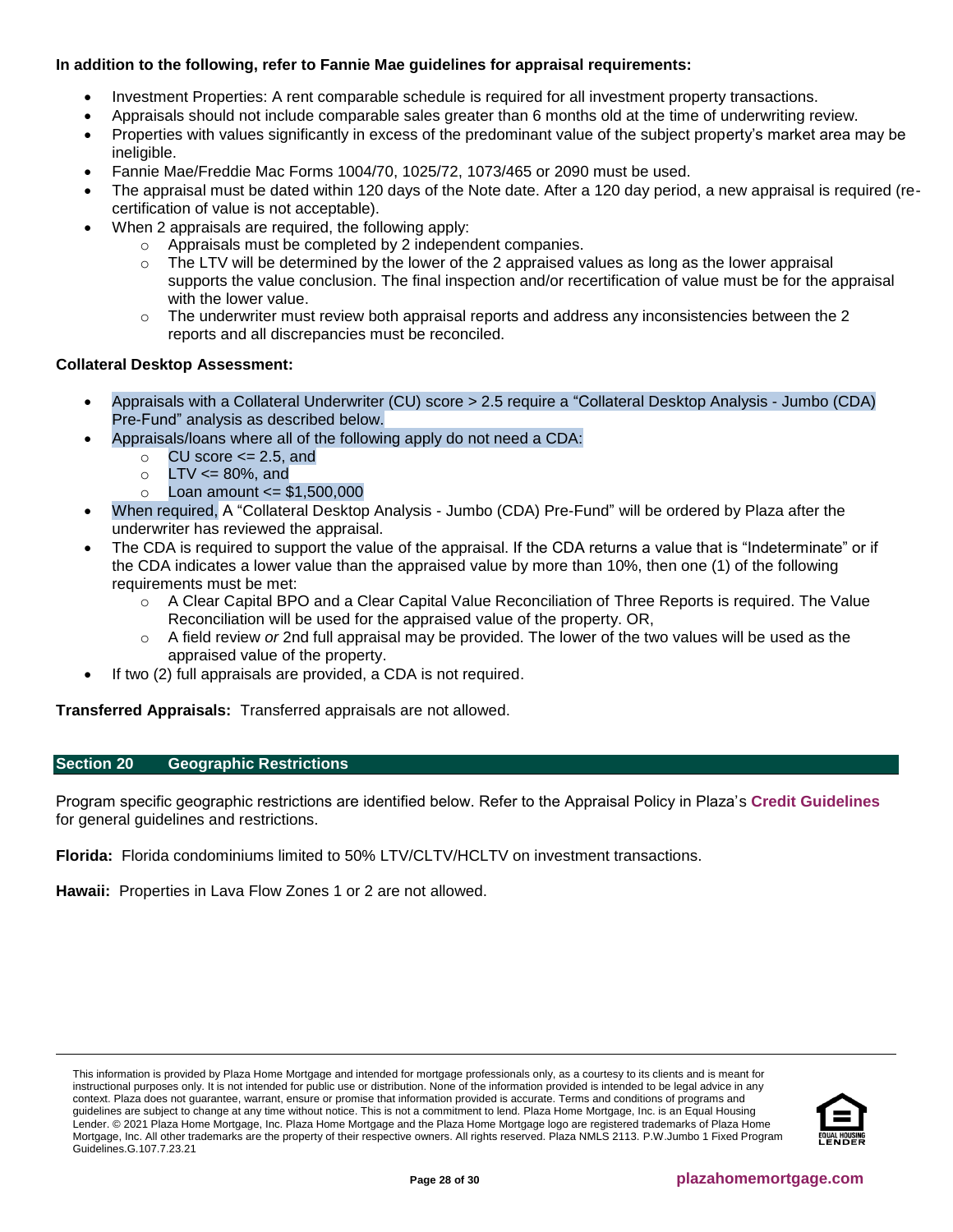<span id="page-28-0"></span>The borrower(s) may own a total of 4 financed, 1-4 unit residential properties, including the subject property regardless of occupancy.

**Note:**

- Financed properties held in the name of an LLC or other corporation can be excluded from the calculation of number of properties financed only in cases where the borrower is not personally obligated for the mortgage.
- Partial or joint ownership is considered the same as total ownership in the property.
- Ownership in commercial properties, multi-family properties containing 5 or more units, lots and properties owned free & clear are not included.

**Maximum Loans/Maximum Exposure:** A maximum of two Plaza Jumbo loans and no more than four total Plaza loans are permitted to one borrower.

# <span id="page-28-1"></span>**Section 22 Mortgage Insurance**

Not Applicable, regardless of LTV.

# <span id="page-28-2"></span>**Section 23 Repair Escrows**

Loans with escrows for completion of postponed improvements (escrow holdbacks) are not eligible.

# <span id="page-28-3"></span>**Section 24 ARM Adjustments**

Reserved for future use.

# <span id="page-28-4"></span>**Section 25 Temporary Buydowns**

Not allowed.

# <span id="page-28-5"></span>**Section 26 Insurance**

Adequate insurance is required for HOI and flood as applicable. For Insurance requirements refer to Plaza's **[Hazard and](https://resourcecenter.plazahomemortgage.com/phmidocpublisher.nsf/All/EA7A154EFC54769007257E6E004CE5FA?OpenDocument)  [Flood Insurance Policy](https://resourcecenter.plazahomemortgage.com/phmidocpublisher.nsf/All/EA7A154EFC54769007257E6E004CE5FA?OpenDocument)**.

This information is provided by Plaza Home Mortgage and intended for mortgage professionals only, as a courtesy to its clients and is meant for instructional purposes only. It is not intended for public use or distribution. None of the information provided is intended to be legal advice in any context. Plaza does not guarantee, warrant, ensure or promise that information provided is accurate. Terms and conditions of programs and guidelines are subject to change at any time without notice. This is not a commitment to lend. Plaza Home Mortgage, Inc. is an Equal Housing Lender. © 2021 Plaza Home Mortgage, Inc. Plaza Home Mortgage and the Plaza Home Mortgage logo are registered trademarks of Plaza Home Mortgage, Inc. All other trademarks are the property of their respective owners. All rights reserved. Plaza NMLS 2113. P.W.Jumbo 1 Fixed Program Guidelines.G.107.7.23.21